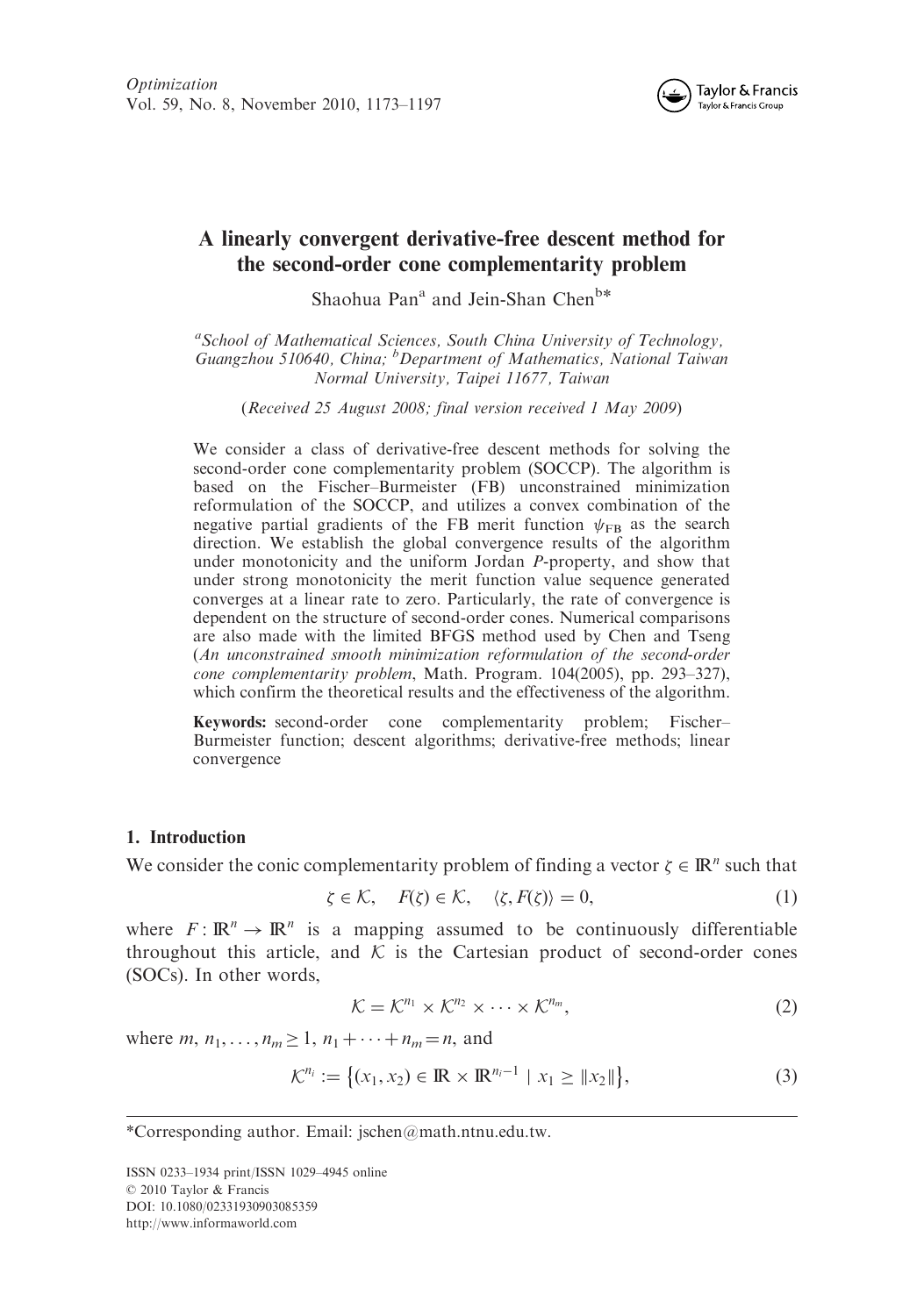with  $\Vert \cdot \Vert$  denoting the Euclidean norm and  $\mathcal{K}^1$  denoting the set of non-negative reals  $\mathbb{R}_+$ . We will refer to (1)–(2) as the second-order cone complementarity problem (SOCCP).

As a direct extension of the non-linear complementarity problem (NCP), the SOCCP includes as a special case the Karush-Kuhn-Tucker (KKT) system of SOC programming, which has a wide range of applications in engineering design, control, finance, robust optimization and combinatorial optimization; see [1,18] and the references therein. Now there have been various methods proposed for solving the SOCCP, which include the merit function method [5], the smoothing Newton methods [6,10,12], the semismooth Newton methods [16,20], and the interior-point method [25]. We observe that the last three kinds of methods in each iteration involve the solution of a linear system of equations, which makes them unsuitable for handling large-scale SOCCPs. On the contrary, the merit function method [5], based on the Fischer–Burmeister (FB) unconstrained minimization reformulation of the SOCCP, requires much less computation work in each iteration and consequently has a certain potential for solving large-scale SOCCPs.

The FB merit function associated with the cone  $K<sup>n</sup>$  is given by

$$
E_{\text{FB}}(x, y) := \frac{1}{2} \|\phi_{\text{FB}}(x, y)\|^2, \tag{4}
$$

where  $\phi_{FB} : \mathbb{R}^n \times \mathbb{R}^n \to \mathbb{R}^n$  is the FB function associated with  $\mathcal{K}^n$ , defined by

$$
\phi_{FB}(x, y) := (x^2 + y^2)^{1/2} - (x + y)
$$
\n(5)

with  $x^2 = x \circ x$  denoting the Jordan product of x and itself,  $x^{1/2}$  being a vector such that  $(x^{1/2})^2 = x$ , and  $x + y$  meaning the componentwise addition of vectors. The functions  $\psi_{FB}$  and  $\phi_{FB}$  were studied in the papers [2,5,10,21], where  $\psi_{FB}$  was shown in [10] to satisfy

$$
E_{FB}(x, y) = 0 \iff x \in \mathcal{K}^n, \quad y \in \mathcal{K}^n, \quad \langle x, y \rangle = 0,\tag{6}
$$

and its continuous differentiability was established by Chen and Tseng [5], and  $\phi_{FB}$ was proved to be strongly semismooth in [21] and [2] via different ways. By equivalence (6), clearly, the SOCCP can be reformulated as an unconstrained minimization problem

$$
\min_{\zeta \in \mathbb{R}^n} \quad \min_{\mathbf{F} \mathbf{B}}(\zeta) := \sum_{i=1}^m \quad \min_{\mathbf{F} \mathbf{B}}(\zeta_i, F_i(\zeta)), \tag{7}
$$

where  $\zeta = (\zeta_1, \ldots, \zeta_m)$ ,  $F(\zeta) = (F_1(\zeta), \ldots, F_m(\zeta))$  with  $\zeta_i \in \mathbb{R}^{n_i}$  and  $F_i : \mathbb{R}^n \to \mathbb{R}^{n_i}$ .

The merit function method in [5] was developed by applying the limited BFGS method directly for the minimization reformulation (7). In this article, we propose another merit function method based on the same reformulation, which can be viewed as an extension of the method in [23] for the NCP. Different from the limited BFGS method adopted by Chen and Tseng [5], our method does not exploit the derivative of the mapping  $F$ , but utilizes some convex combination of the negative partial gradients of  $\psi_{FB}$ , i.e. the vector of the form  $-\beta \nabla_x \psi_{FB} - (1 - \beta) \nabla_y \psi_{FB}$  with  $\beta \in (0,1)$ , as the search direction. Since the computation of the search direction and the step size does not involve the Jacobian of  $F$ , our derivative-free algorithm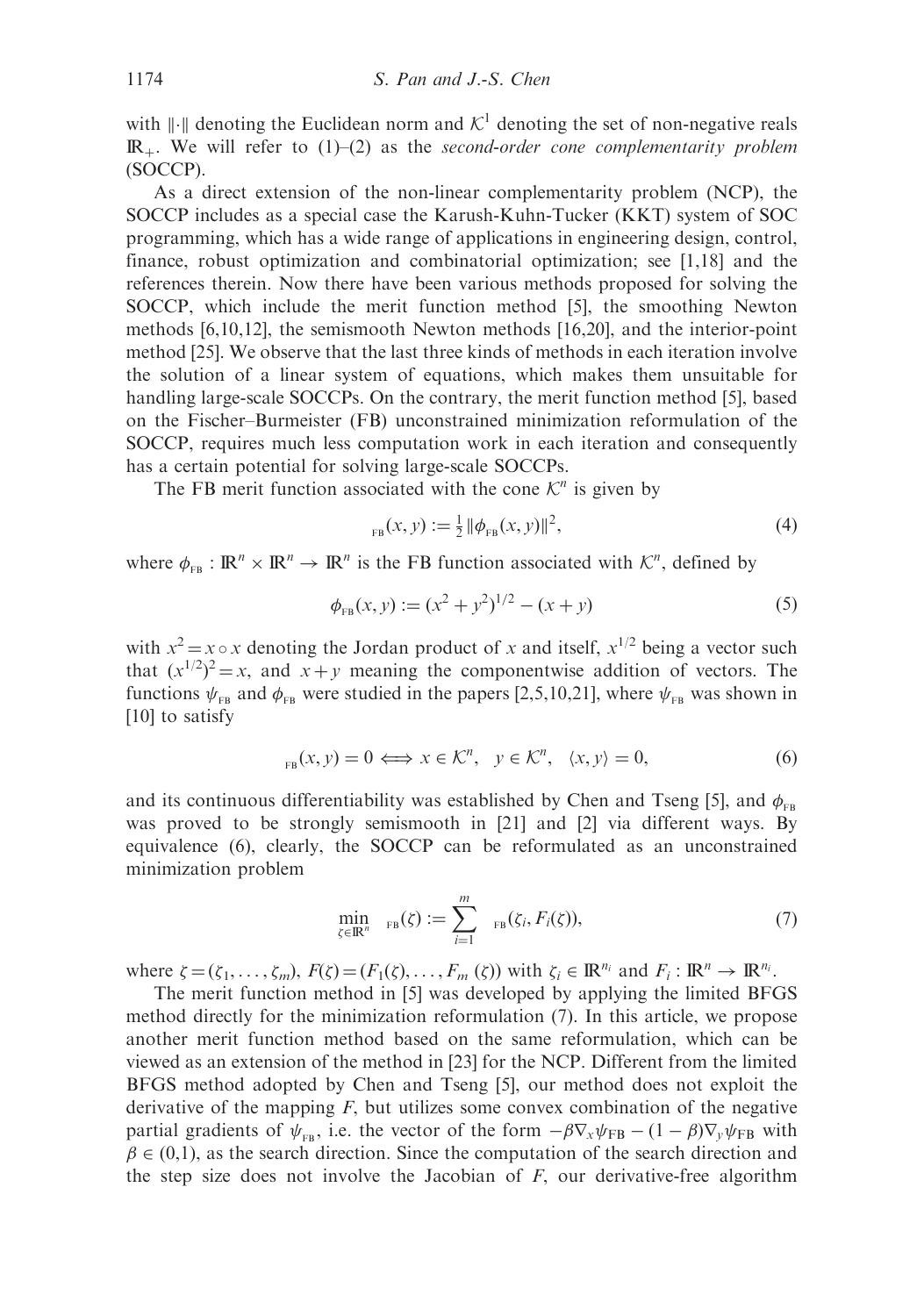requires less computation work and lower memory in each iteration than the existing methods mentioned above. We show that the algorithm is globally convergent under monotonicity and the uniform Jordan P-property of  $F$ , and particularly that the merit function value sequence  $\{\psi_{\text{\tiny FB}}(\zeta^k)\}$  generated converges at a linear rate to zero if  $F$  is strongly monotone. But, unlike the NCP case, the rate of convergence depends on the structure of  $K$  (Remark 5.1 (a)).

The literature on derivative-free methods for solving the NCP is vast; see, for example, [11,15,17,19,24,23]. Nevertheless, to the best of our knowledge, there are no papers to study derivative-free methods for the SOCCP except [3] where a different unconstrained reformulation and a different descent direction were employed, and no rate of convergence result was established. The main difficulty is to extend the growth relation between the FB function and the natural residual function established in [22] to the SOCCP case. In addition, numerical results were not reported for the above derivative-free methods, so the practical performance of these methods cannot be judged. In this article, we obtain the rate of convergence result for the proposed derivative-free descent algorithm by using the favourable properties of the gradients of the function  $\psi_{\text{en}}$  (Propositions 3.1 and 3.2), as well as compare the performance of the algorithm with that of the limited BFGS method in [5], which indicates that our method is comparable to the limited BFGS method for some test problems.

Throughout this article,  $\mathbb{R}^n$  denotes the space of *n*-dimensional real column vectors, and  $\mathbb{R}^{n_1} \times \cdots \times \mathbb{R}^{n_m}$  is identified with  $\mathbb{R}^{n_1 + \cdots + n_m}$ . Thus,  $(x_1, \ldots, x_m) \in$  $\mathbb{R}^{n_1} \times \cdots \times \mathbb{R}^{n_m}$  is viewed as a column vector in  $\mathbb{R}^{n_1+\cdots+n_m}$ . The notation I means an identity matrix of suitable dimension, and  $int(\mathcal{K}^n)$  denotes the interior of  $\mathcal{K}^n$ . For any x, y in  $\mathbb{R}^n$ , we write  $x \succeq_{\kappa^n} y$  if  $x - y \in \mathcal{K}^n$ ; and write  $x \succ_{\kappa^n} y$  if  $x - y \in \mathcal{K}^n$ . For a differentiable mapping  $F: \mathbb{R}^n \to \mathbb{R}^m$ ,  $\nabla F(x) \in \mathbb{R}^{n \times m}$  denotes the transposed Jacobian of F at x. For a symmetric matrix A, we write  $A \geq O$  (respectively,  $A \succ O$ ) to mean A is positive semidefinite (respectively, positive definite). In addition, we use diag( $\sigma_1, \ldots, \sigma_n$ ) to denote a diagonal matrix with  $\sigma_1, \ldots, \sigma_n$  as the diagonal elements.

### 2. Preliminaries

This section recalls some background materials that will be used in the subsequent sections. It is known that  $K<sup>n</sup>$  is a closed convex self-dual cone with non-empty interior

$$
int(\mathcal{K}^n) := \{ x = (x_1, x_2) \in \mathbb{R} \times \mathbb{R}^{n-1} \mid x_1 > \|x_2\| \}.
$$

For any  $x = (x_1, x_2), y = (y_1, y_2) \in \mathbb{R} \times \mathbb{R}^{n-1}$ , we define their Jordan product [8] by

$$
x \circ y := (\langle x, y \rangle, y_1 x_2 + x_1 y_2). \tag{8}
$$

The Jordan product, unlike scalar or matrix multiplication, is not associative, which is a main source of complication in the analysis of SOCCP. The identity element under this product is  $e := (1, 0, \dots, 0)^T \in \mathbb{R}^n$ . Given a vector  $x = (x_1, x_2) \in$  $\mathbb{R} \times \mathbb{R}^{n-1}$ , let

$$
L_x := \begin{bmatrix} x_1 & x_2^T \\ x_2 & x_1 I \end{bmatrix},
$$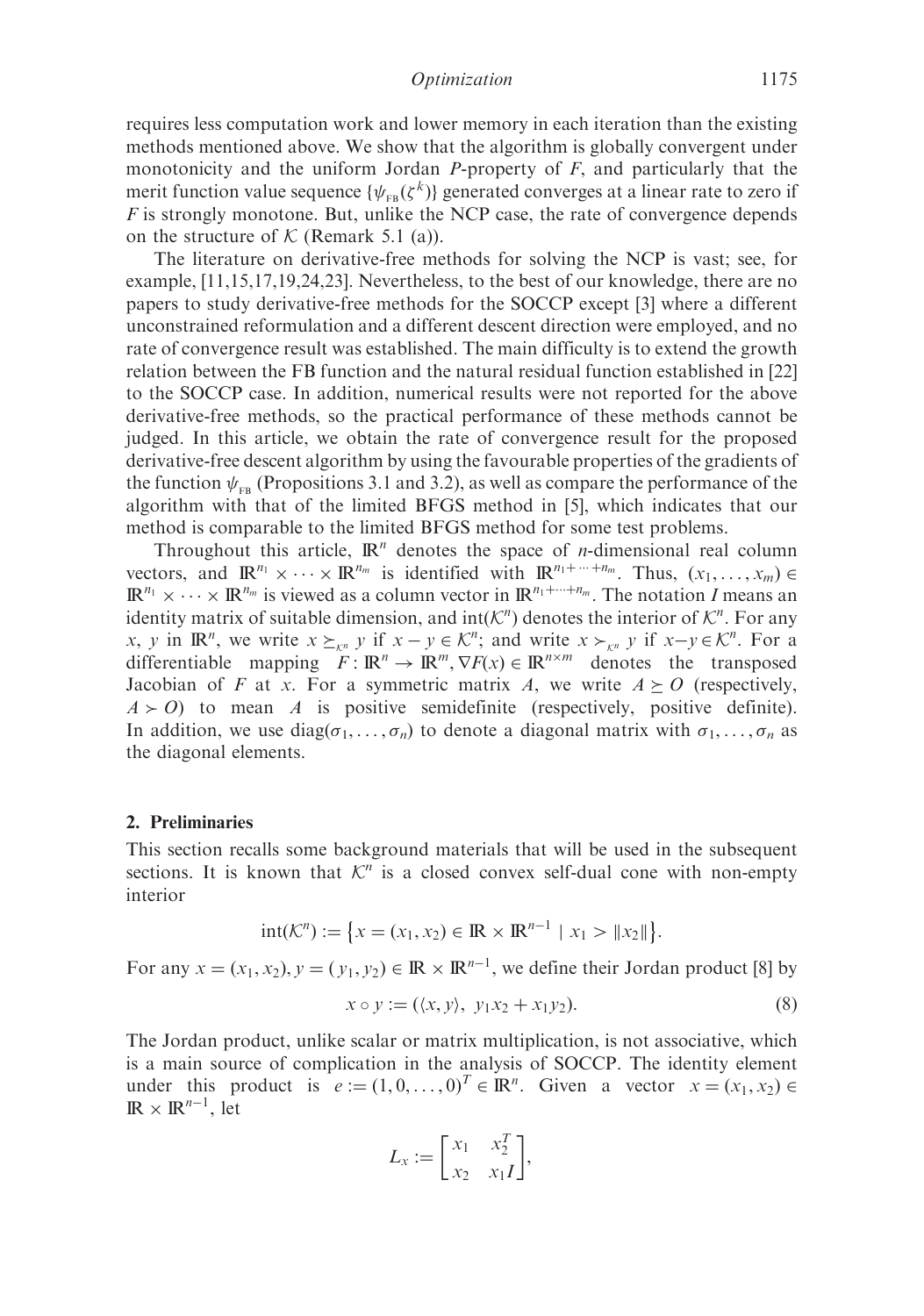which can be viewed as a linear mapping from  $\mathbb{R}^n$  to  $\mathbb{R}^n$  with  $L_x y = x \circ y$  for any  $y \in \mathbb{R}^n$ . It is easy to verify that  $L_x$  for  $x \in \text{int}(\mathcal{K}^n)$  is invertible with the inverse  $L_x^{-1}$ given by

$$
L_x^{-1} = \frac{1}{\det(x)} \begin{bmatrix} x_1 & -x_2^T \\ -x_2 & \frac{\det(x)}{x_1} I + \frac{1}{x_1} x_2 x_2^T \end{bmatrix},
$$
(9)

where det(x) :=  $x_1^2 - ||x_2||^2$  denotes the determinant of x.

We recall from [8,10] that each  $x = (x_1, x_2) \in \mathbb{R} \times \mathbb{R}^{n-1}$  admits a spectral factorization associated with  $\mathcal{K}^n$  in the form of  $x = \lambda_1(x) \cdot u_x^{(1)} + \lambda_2(x) \cdot u_x^{(2)}$ , where  $\lambda_i(x)$  and  $u_x^{(i)}$  for  $i = 1, 2$  are the spectral values of x and the corresponding spectral vectors, defined by

$$
\lambda_i(x) := x_1 + (-1)^i \|x_2\|, \ u_x^{(i)} := \frac{1}{2} (1, \ (-1)^i \bar{x}_2), \tag{10}
$$

with  $\bar{x}_2 = \frac{x_2}{\|x_2\|}$  if  $x_2 \neq 0$ , and otherwise  $\bar{x}_2$  being any vector in  $\mathbb{R}^{n-1}$  satisfying  $\|\bar{x}_2\| = 1$ . If  $\bar{x}_2 \neq 0$ , the factorization is unique. The spectral factorization of x and the matrix  $L<sub>x</sub>$  have various interesting properties; see [10]. We list several ones that will be used later.

LEMMA 2.1

- (a) For any  $x \in \mathbb{R}^n$ ,  $x^2 = (\lambda_1(x))^2 \cdot u_{x_1}^{(1)} + (\lambda_2(x))^2 \cdot u_{x_2}^{(2)} \in \mathcal{K}^n$ .
- (b) For any  $x \in \mathbb{R}^n$ ,  $x' = (x_1(x))^{n-1}x_1^{n-1} + (x_2(x))^{n-1}x_2^{n} \in \mathbb{R}^n$ .<br>
(b) For any  $x \in \mathcal{K}^n$ ,  $x^{1/2} = \sqrt{\lambda_1(x)} \cdot u_x^{(1)} + \sqrt{\lambda_2(x)} \cdot u_x^{(2)} \in \mathcal{K}^n$ .
- (c)  $x \succeq_{\kappa^n} 0 \Longleftrightarrow \lambda_1(x) \geq 0 \Longleftrightarrow L_x \succeq 0$  and  $x \succ_{\kappa^n} 0 \Longleftrightarrow \lambda_1(x) > 0 \Longleftrightarrow L_x \succ 0$ .

The following lemma is a representation of Problem 7 in [13 p. 468] for the real symmetric matrix case. In view of its importance, we here include its proof.

LEMMA 2.2 Let  $B, C \in \mathbb{R}^{n \times n}$  be symmetric matrices with  $B \succ O$ . Then  $B + C \succ O$  if and only if every eigenvalue of  $CB^{-1}$  is greater than  $-1$ .

*Proof* By Corollary 7.6.5 of [13], there exists a non-singular matrix  $D \in \mathbb{R}^{n \times n}$  such that  $D^TCD = diag(\sigma_1, ..., \sigma_n)$  and  $D^TBD = I$ . Consequently,

$$
CB^{-1} = (D^T)^{-1} diag(\sigma_1, ..., \sigma_n) D^{-1} [(D^T)^{-1} D^{-1}]^{-1}
$$
  
=  $(D^T)^{-1} diag(\sigma_1, ..., \sigma_n) D^T$ .

This implies that  $CB^{-1}$  is similar to the diagonal matrix  $diag(\sigma_1, \ldots, \sigma_n)$ , and therefore  $\sigma_1, \ldots, \sigma_n$  are the eigenvalues of  $CB^{-1}$  including the multiplicities. On the other hand,

$$
B + C = (DT)-1 diag(1 + \sigma_1, ..., 1 + \sigma_n)D-1,
$$

which means that  $B + C > 0$  if and only if  $\sigma_i > -1$  for all  $i = 1, 2, ..., n$ . Combining the two sides, we then obtain the desired result.

Next, we review the definitions of the monotonicity and the P-property of a mapping.

*Definition 2.1* The mapping  $F = (F_1, \ldots, F_m)$  with  $F_i : \mathbb{R}^n \to \mathbb{R}^{n_i}$  is said to

(a) be monotone if, for every  $\zeta, \xi \in \mathbb{R}^n, \langle \zeta - \xi, F(\zeta) - F(\xi) \rangle \ge 0;$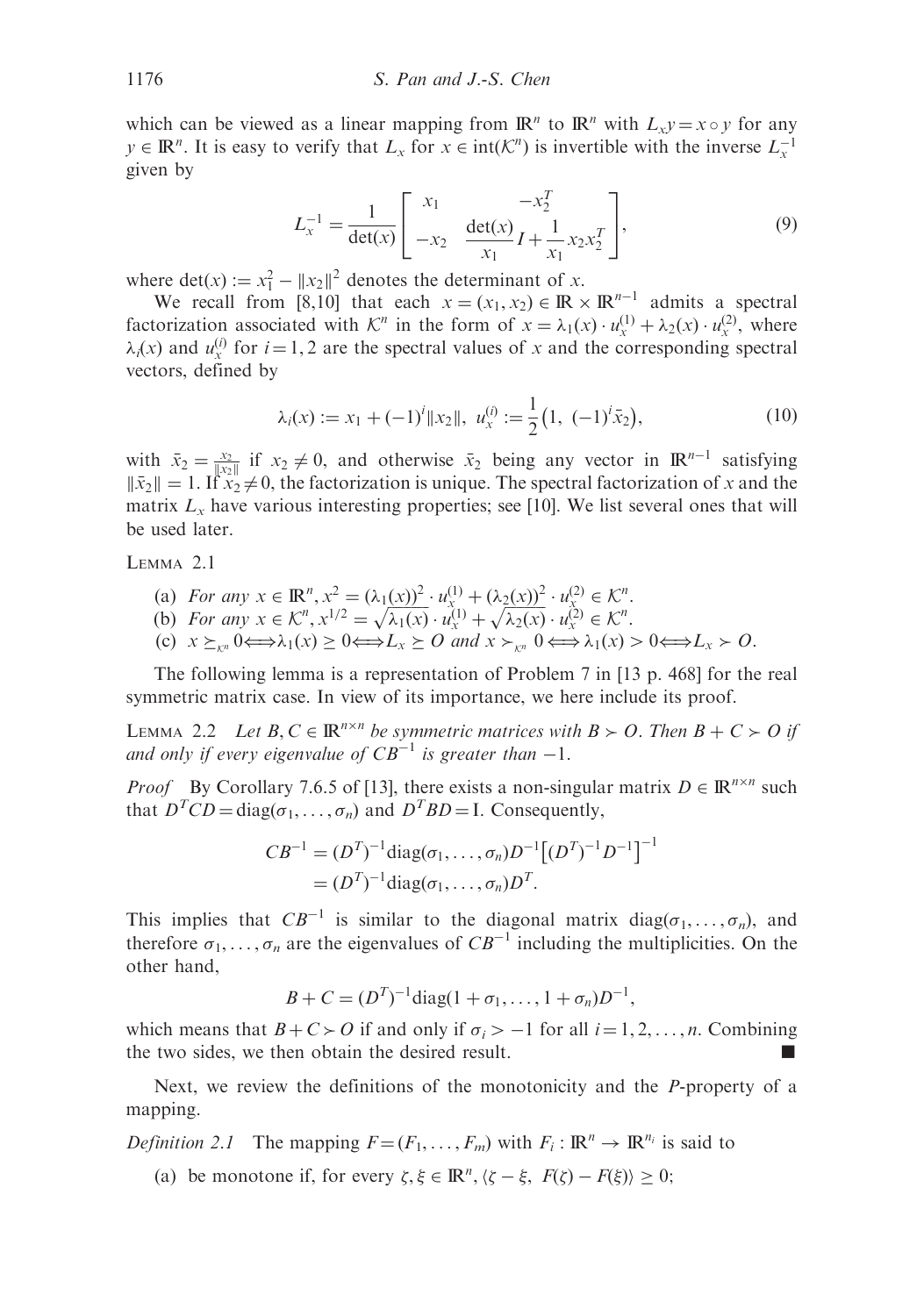(b) be strongly monotone if there exists a  $\mu > 0$  such that, for every  $\zeta, \xi \in \mathbb{R}^n$ ,

$$
\langle \zeta - \xi, F(\zeta) - F(\xi) \rangle \ge \mu \| \zeta - \xi \|^2;
$$

(c) have the uniform Jordan P-property if there exists a  $\rho > 0$  such that, for every  $\zeta = (\zeta_1, \ldots, \zeta_m), \xi = (\xi_1, \ldots, \xi_m) \in \mathbb{R}^n$ , there exists  $\nu \in \{1, 2, \ldots, m\}$  such that

$$
\lambda_2[(\zeta_\nu-\xi_\nu)\circ (F_\nu(\zeta)-F_\nu(\xi))] \ge \rho \|\zeta-\xi\|^2;
$$

(d) have the uniform Cartesian P-property if there exists a  $\rho > 0$  such that, for every  $\zeta = (\zeta_1, \ldots, \zeta_m), \xi = (\xi_1, \ldots, \xi_m) \in \mathbb{R}^n$ , there exist  $\nu \in \{1, 2, \ldots, m\}$  such that

$$
\langle \zeta_{\nu} - \xi_{\nu}, F_{\nu}(\zeta) - F_{\nu}(\xi) \rangle \ge \rho \|\zeta - \xi\|^2.
$$

From Definition 2.1, clearly, the uniform Cartesian P-property implies the uniform Jordan P-property, and if F is strongly monotone with modulus  $\mu > 0$ , then  $F$  has the uniform Jordan P-property and the uniform Cartesian P-property with modulus  $\mu/m$ . Also, when F is continuously differentiable, F is strongly monotone with modulus  $\mu > 0$  if and only if  $\nabla F(\zeta)$  is uniformly positive definite with modulus  $\mu > 0$ , i.e.

$$
d^T \nabla F(\zeta) \mathbf{d} \ge \mu \|d\|^2 \quad \text{for all } \zeta, \mathbf{d} \in \mathbb{R}^n.
$$

In addition, we see that the uniform Jordan P-property does not imply the monotonicity.

Unless otherwise stated, in the subsequent three sections, we assume  $K = \mathcal{K}^n$ , and all analysis can be carried over to the case where  $K$  has the Cartesian structure as in (2).

### 3. Some properties of  $\psi_{FB}$  and  $\Psi_{FB}$

In this section, we present some important properties for the gradient of  $\psi_{FB}$  which play a crucial role in analysing the convergence results of the descent algorithm proposed in the next section. In addition, we establish the coerciveness of  $\Psi_{FB}$  under two mild conditions. Throughout this section, for any  $x = (x_1, x_2), y =$  $(y_1, y_2) \in \mathbb{R} \times \mathbb{R}^{n-1}$ , we write

$$
w = (w_1, w_2) := x^2 + y^2 \text{ and } z := (z_1, z_2) = (x^2 + y^2)^{1/2}.
$$
 (11)

First, from Propositions 1 and 2 of [5], we know that the function  $\psi_{FB}$  is continuously differentiable everywhere and its gradient is given as in the following lemma.

LEMMA 3.1 The function  $\psi_{FB}$  in [4] is continuously differentiable everywhere. Moreover,  $\nabla_x \psi_{FB}(0,0) = \nabla_y \psi_{FB}(0,0) = 0$ . If  $x^2 + y^2 \in \text{int}(\mathcal{K}^n)$ , then

$$
\nabla_{x} \psi_{FB}(x, y) = (L_{x} L_{z}^{-1} - I) \phi_{FB}(x, y),
$$
  

$$
\nabla_{y} \psi_{FB}(x, y) = (L_{y} L_{z}^{-1} - I) \phi_{FB}(x, y).
$$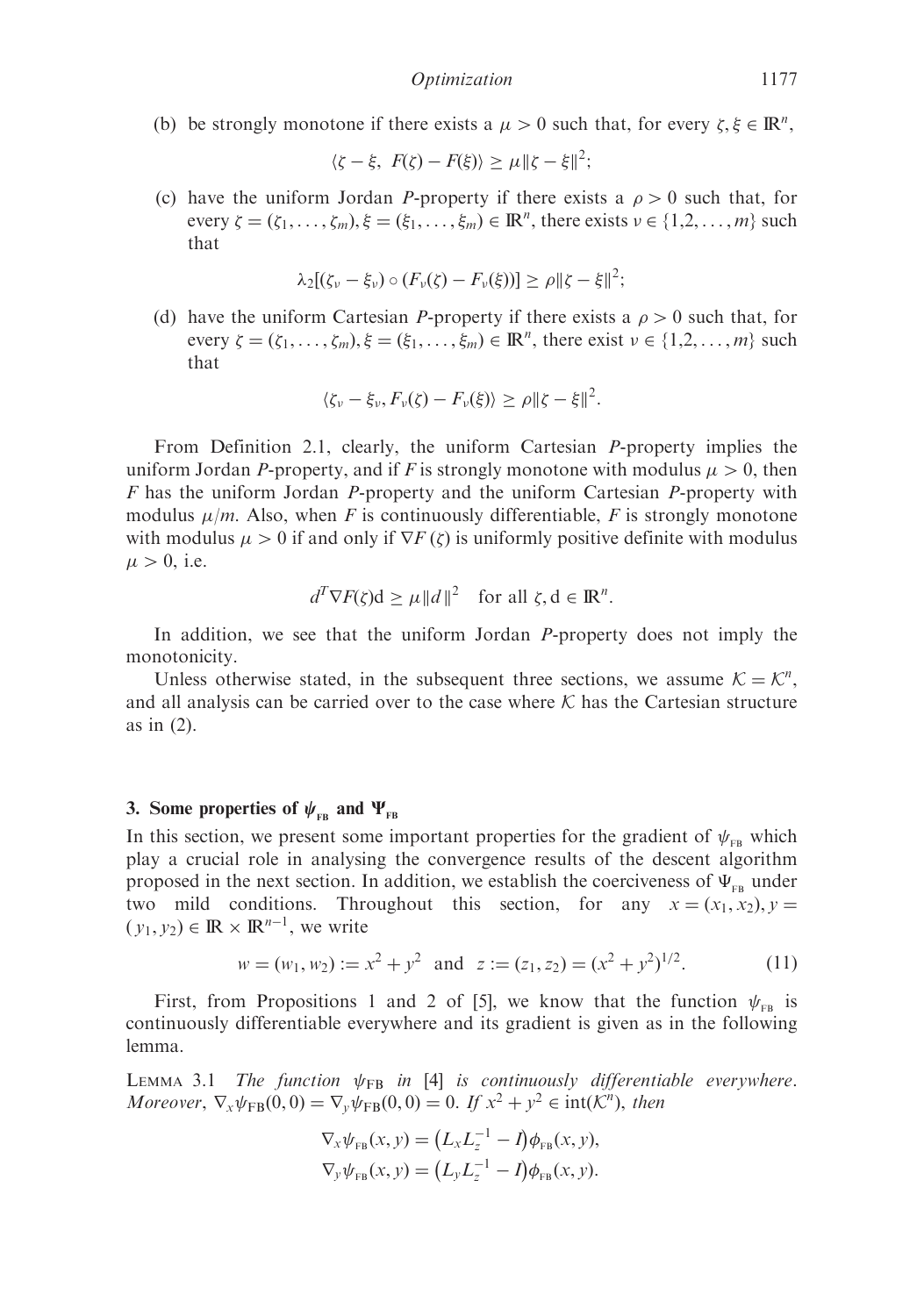If  $x^2 + y^2 \notin \text{int}(\mathcal{K}^n)$  and  $(x, y) \neq (0, 0)$ , then  $x_1^2 + y_1^2 \neq 0$  and

$$
\nabla_{x} \psi_{FB}(x, y) = \left(\frac{x_{1}}{\sqrt{x_{1}^{2} + y_{1}^{2}}} - 1\right) \phi_{FB}(x, y),
$$

$$
\nabla_{y} \psi_{FB}(x, y) = \left(\frac{y_{1}}{\sqrt{x_{1}^{2} + y_{1}^{2}}} - 1\right) \phi_{FB}(x, y).
$$

For the partial gradients  $\nabla_x \psi_{FB}$  and  $\nabla_y \psi_{FB}$ , from [5 Lemma 9] and [4, Theorem 3.1], we readily obtain the following favourable properties whose proofs will be omitted.

PROPOSITION 3.1 The gradients  $\nabla_x \psi_{FB}$  and  $\nabla_y \psi_{FB}$  of  $\psi_{FB}$  have the following properties:

- (a)  $\langle \nabla_x \psi_{FB}(x, y), \nabla_y \psi_{FB}(x, y) \rangle \ge 0$  for all  $x, y \in \mathbb{R}^n$ , and furthermore, the equality holds if and only if  $\psi_{FB}(x, y) = 0$ .
- (b) For all  $x, y \in \mathbb{R}^n$ ,  $\nabla_x \psi_{FB}(x, y) = \nabla_y \psi_{FB}(x, y) = 0$  if and only if  $\psi_{FB}(x, y) = 0$ .
- (c)  $\nabla \psi_{\text{FB}}$  is globally Lipschitz continuous, i.e. there exists a constant  $L>0$  such that

$$
\|\nabla_{x}\psi_{FB}(x, y) - \nabla_{x}\psi_{FB}(\bar{x}, \bar{y})\| \le L\|(x, y) - (\bar{x}, \bar{y})\|,
$$
  

$$
\|\nabla_{y}\psi_{FB}(x, y) - \nabla_{y}\psi_{FB}(\bar{x}, \bar{y})\| \le L\|(x, y) - (\bar{x}, \bar{y})\|.
$$

for all  $(x, y), (\bar{x}, \bar{y}) \in \mathbb{R}^n \times \mathbb{R}^n$ , where L is dependent on the dimension n.

Next we will establish another three important properties for the gradients  $\nabla_x \psi_{FB}$ and  $\nabla_{\nu} \psi_{FB}$  (Proposition 3.2) which are crucial to analyse the convergent results in Sections 4 and 5. To the end, we need the following technical lemmas. The first one is an extension of [5, Lemma 3], which will be used to give a tighter upper bound for  $L_{x+y}L_z^{-1}$ .

LEMMA 3.2 For any  $x = (x_1, x_2), y = (y_1, y_2) \in \mathbb{R} \times \mathbb{R}^{n-1}$  such that  $w_2 \neq 0$ , we have

$$
\left| (x_1 + y_1) + (-1)^i (x_2 + y_2)^T \bar{w}_2 \right|^2 \leq \left| (x_2 + y_2) + (-1)^i (x_1 + y_1) \bar{w}_2 \right|^2 \leq 2\lambda_i(w) \tag{12}
$$

for  $i = 1, 2$ , where  $\bar{w}_2 = w_2 / ||w_2||$ .

*Proof* The first inequality can be easily obtained by expanding the square on both sides and using the Cauchy–Schwartz inequality. We next show that the second inequality holds when  $i = 1$ , which is equivalent to proving the following inequality:

$$
\|(x_2 + y_2)\|w_2\| - (x_1 + y_1)w_2\|^2 \le 2\lambda_1(w)\|w_2\|^2. \tag{13}
$$

Let  $L$  and  $R$  denote the left-hand side and the right-hand side of (13), respectively. Then, by plugging in  $w_2 = 2(x_1x_2+y_1y_2)$ , it is easy to compute that

$$
L = \|x_2 + y_2\|^2 \|w_2\|^2 + (x_1 + y_1)^2 \|w_2\|^2
$$
  
\n
$$
- 4[x_1^2 \|x_2\|^2 + x_1 y_1 x_2^T y_2 + x_1^2 x_2^T y_2 + x_1 y_1 \|x_2\|^2] \|w_2\|
$$
  
\n
$$
- 4[y_1^2 \|y_2\|^2 + x_1 y_1 x_2^T y_2 + y_1^2 x_2^T y_2 + x_1 y_1 \|y_2\|^2] \|w_2\|,
$$
  
\n
$$
R = 2(x_1^2 + y_1^2) \|w_2\|^2 + 2(\|x_2\|^2 + \|y_2\|^2) \|w_2\|^2
$$
  
\n
$$
- 4[2x_1^2 \|x_2\|^2 + 2y_1^2 \|y_2\|^2 + 4x_1 y_1 x_2^T y_2] \|w_2\|.
$$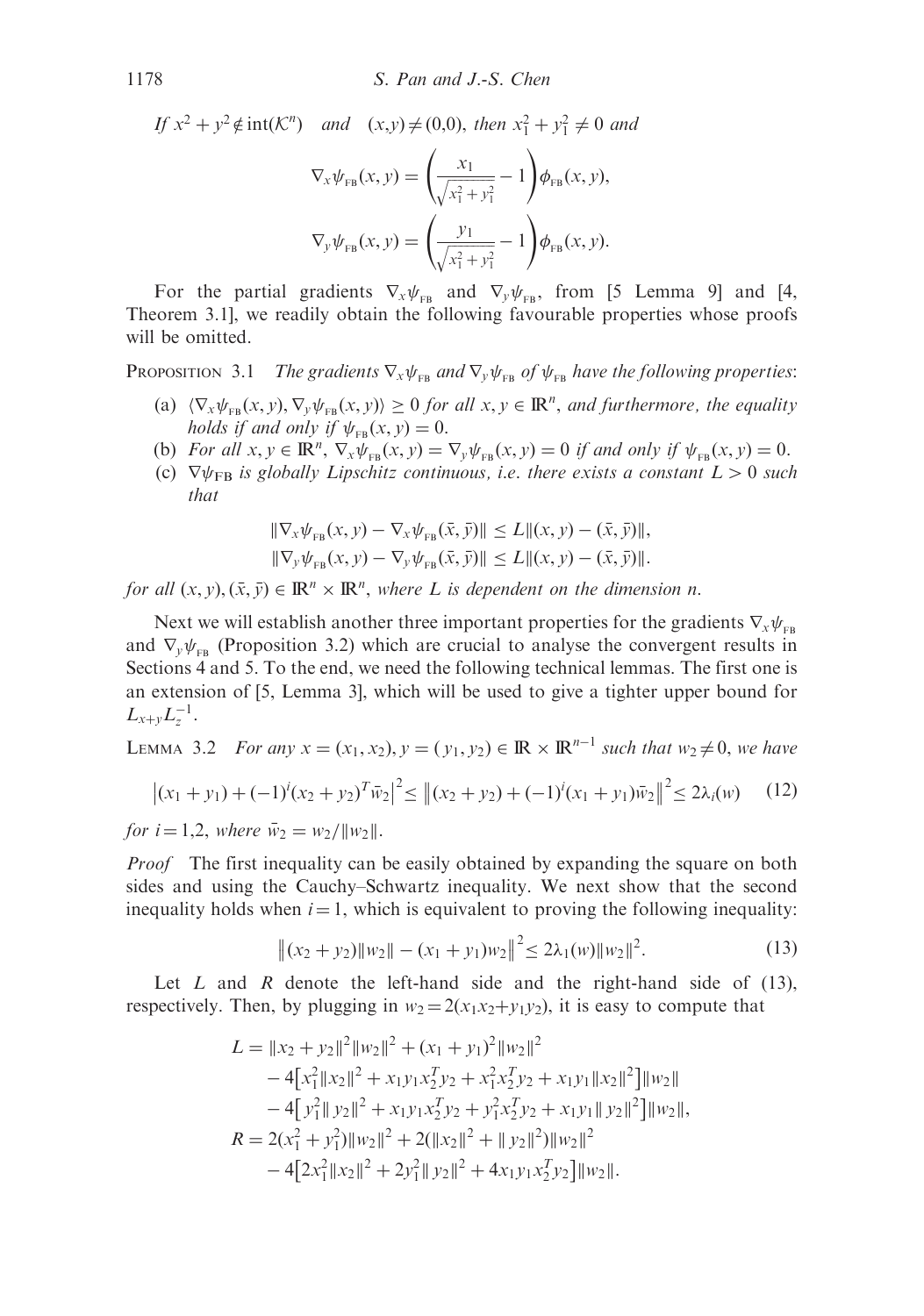Using the last two equalities, it then follows that

$$
R - L = (x_1 - y_1)^2 ||w_2||^2 + ||x_2 - y_2||^2 ||w_2||^2
$$
  
\n
$$
- 4(x_1^2 ||x_2||^2 + y_1^2 ||y_2||^2 + 2x_1y_1x_2^T y_2) ||w_2||
$$
  
\n
$$
+ 4(x_1^2x_2^T y_2 + x_1y_1 ||y_2||^2 + y_1^2x_2^T y_2 + x_1y_1 ||x_2||^2) ||w_2||
$$
  
\n
$$
= (x_1 - y_1)^2 ||w_2||^2 + ||x_2 - y_2||^2 ||w_2||^2 - 2(x_1 - y_1)(x_2 - y_2)^T w_2 ||w_2||
$$
  
\n
$$
= ||(x_1 - y_1)w_2 - (x_2 - y_2)||w_2||^2 \ge 0.
$$

This implies (13), and consequently the inequality (12) holds for  $i = 1$ . Using similar arguments, we can prove that the inequality (12) holds for  $i = 2$ .

LEMMA 3.3 For any  $x = (x_1, x_2), y = (y_1, y_2) \in \mathbb{R} \times \mathbb{R}^{n-1}$  such that  $x^2 + y^2 \in \mathbb{R}$  $\text{int}(\mathcal{K}^n)$ ,

$$
||L_{x+y}L_z^{-1}||_2 \le 2(\sqrt{n-1} + 2\sqrt{2}),
$$

where  $||A||_2$  denotes the Frobenius norm (Euclidean norm) of the matrix  $A \in \mathbb{R}^{n \times n}$ . *Proof* Let  $\lambda_1$ ,  $\lambda_2$  be the spectral values of w. Then, by the definition of z, we have

$$
z_1 = \frac{\sqrt{\lambda_2} + \sqrt{\lambda_1}}{2}, \quad z_2 = \frac{\sqrt{\lambda_2} - \sqrt{\lambda_1}}{2} \bar{w}_2 \tag{14}
$$

with  $\bar{w}_2 = \frac{w_2}{\|w_2\|}$  if  $w_2 \neq 0$ , and otherwise  $\bar{w}_2$  being any vector in  $\mathbb{R}^{n-1}$  satisfying  $\|\bar{w}_2\| = 1.$ 

If  $w_2 = 0$ , then  $\lambda_1 = \lambda_2 = w_1 = ||x||^2 + ||y||^2$ . From formula (9), it follows that

$$
L_{x+y}L_z^{-1} = \frac{1}{\sqrt{w_1}}L_{x+y} = \frac{1}{\sqrt{\|x\|^2 + \|y\|^2}}L_{x+y}.
$$

Consequently,

$$
||L_{x+y}L_z^{-1}||_2^2 = \frac{n(x_1 + y_1)^2 + 2||x_2 + y_2||^2}{||x||^2 + ||y||^2} \le 2n,
$$

which immediately implies the desired result.

If  $w_2 \neq 0$ , then by applying formula (9), it is not difficult to compute that

$$
L_{x+y}L_z^{-1} = \begin{bmatrix} \frac{(x_1 + y_1)z_1 - (x_2 + y_2)^T z_2}{\sqrt{\lambda_1}\sqrt{\lambda_2}} & -\frac{(x_1 + y_1)z_2^T}{\sqrt{\lambda_1}\sqrt{\lambda_2}} + \frac{(x_2 + y_2)^T}{z_1} + \frac{(x_2 + y_2)^T z_2 z_2^T}{z_1\sqrt{\lambda_1}\sqrt{\lambda_2}}\\ \frac{(x_2 + y_2)z_1 - (x_1 + y_1)z_2}{\sqrt{\lambda_1}\sqrt{\lambda_2}} & -\frac{(x_2 + y_2)z_2^T}{\sqrt{\lambda_1}\sqrt{\lambda_2}} + \frac{(x_1 + y_1)I}{z_1} + \frac{(x_1 + y_1)z_2 z_2^T}{z_1\sqrt{\lambda_1}\sqrt{\lambda_2}}\\ \vdots\\ c_2(x, y) & B_2(x, y) \end{bmatrix}.
$$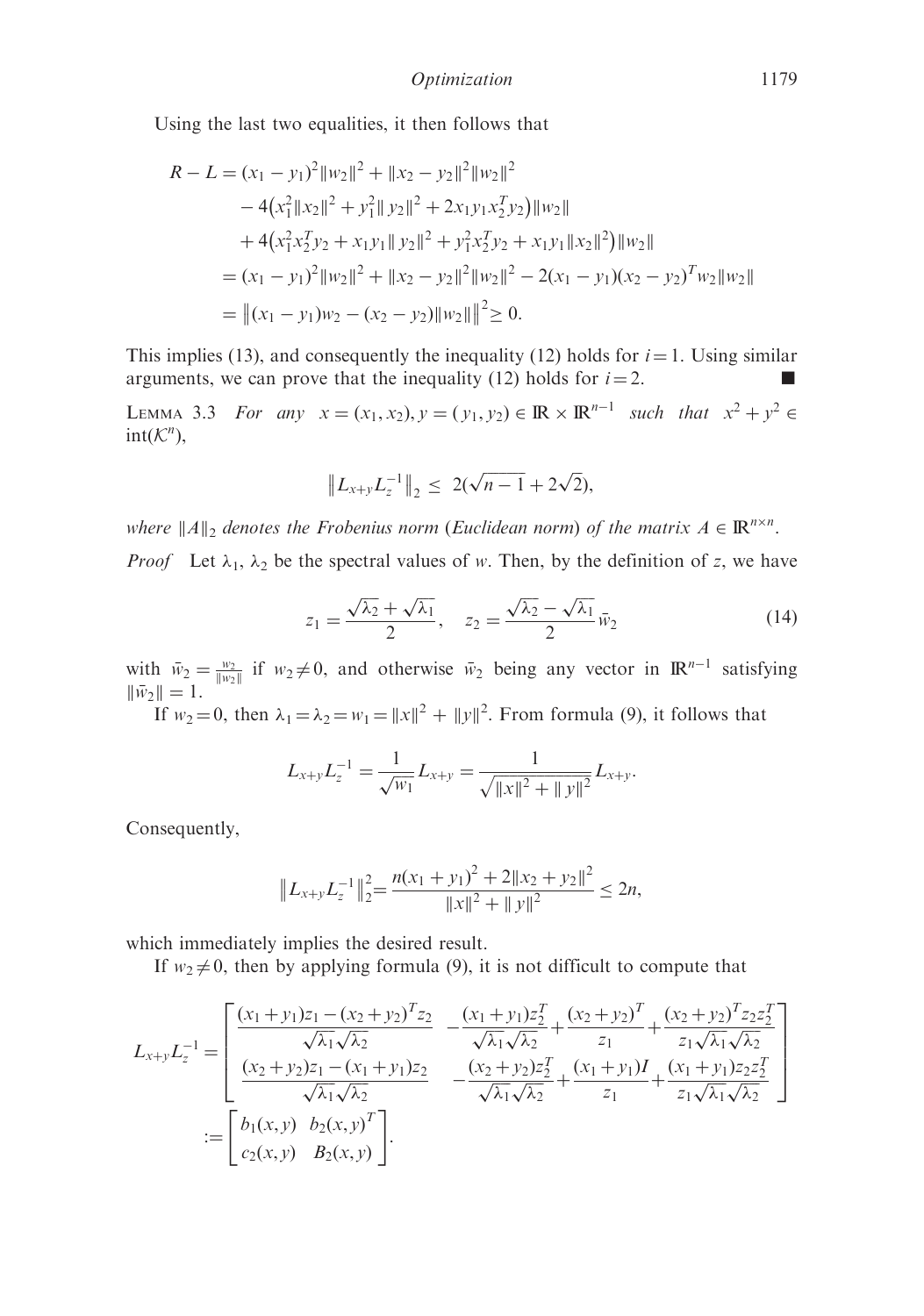Substituting the expressions of  $z_1$ ,  $z_2$  in (14) into the entries of the above matrix, we get

$$
b_1(x, y) = \frac{(x_1 + y_1) + (x_2 + y_2)^T \bar{w}_2}{2\sqrt{\lambda_2}} + \frac{(x_1 + y_1) - (x_2 + y_2)^T \bar{w}_2}{2\sqrt{\lambda_1}},
$$
  
\n
$$
c_2(x, y) = \frac{(x_2 + y_2) + (x_1 + y_1) \bar{w}_2}{2\sqrt{\lambda_2}} + \frac{(x_2 + y_2) - (x_1 + y_1) \bar{w}_2}{2\sqrt{\lambda_1}},
$$
  
\n
$$
b_2(x, y) = \frac{\lambda_1 [(x_1 + y_1) + (x_2 + y_2)^T \bar{w}_2] \bar{w}_2}{2\sqrt{\lambda_1} \sqrt{\lambda_2} (\sqrt{\lambda_1} + \sqrt{\lambda_2})} - \frac{\lambda_2 [(x_1 + y_1) - (x_2 + y_2)^T \bar{w}_2] \bar{w}_2}{2\sqrt{\lambda_1} \sqrt{\lambda_2} (\sqrt{\lambda_1} + \sqrt{\lambda_2})} + \frac{2(x_2 + y_2) - (x_2 + y_2)^T \bar{w}_2 \bar{w}_2}{\sqrt{\lambda_1} + \sqrt{\lambda_2}},
$$
  
\n
$$
B_2(x, y) = \frac{\lambda_1 [(x_2 + y_2) + (x_1 + y_1) \bar{w}_2] \bar{w}_2^T}{2\sqrt{\lambda_1} \sqrt{\lambda_2} (\sqrt{\lambda_1} + \sqrt{\lambda_2})} - \frac{\lambda_2 [(x_2 + y_2) - (x_1 + y_1) \bar{w}_2] \bar{w}_2^T}{2\sqrt{\lambda_1} \sqrt{\lambda_2} (\sqrt{\lambda_1} + \sqrt{\lambda_2})} + \frac{(x_1 + y_1)}{\sqrt{\lambda_1} + \sqrt{\lambda_2}} (2I - \bar{w}_2 \bar{w}_2^T).
$$

Now, using Lemma 3.2, we can verify that the following inequalities hold:

$$
\left| \frac{(x_1 + y_1) + (x_2 + y_2)^T \bar{w}_2}{2\sqrt{\lambda_2}} \right| \le \left| \frac{(x_2 + y_2) + (x_1 + y_1)\bar{w}_2}{2\sqrt{\lambda_2}} \right| \le \frac{1}{\sqrt{2}},
$$
  

$$
\left| \frac{(x_1 + y_1) - (x_2 + y_2)^T \bar{w}_2}{2\sqrt{\lambda_1}} \right| \le \left| \frac{(x_2 + y_2) - (x_1 + y_1)\bar{w}_2}{2\sqrt{\lambda_1}} \right| \le \frac{1}{\sqrt{2}},
$$

and

$$
\left\| \frac{\lambda_1[(x_1 + y_1) + (x_2 + y_2)^T \bar{w}_2] \bar{w}_2}{2\sqrt{\lambda_1} \sqrt{\lambda_2} (\sqrt{\lambda_1} + \sqrt{\lambda_2})} - \frac{\lambda_2[(x_1 + y_1) - (x_2 + y_2)^T \bar{w}_2] \bar{w}_2}{2\sqrt{\lambda_1} \sqrt{\lambda_2} (\sqrt{\lambda_1} + \sqrt{\lambda_2})} \right\| \leq \sqrt{2},
$$
  

$$
\left\| \frac{\lambda_1[(x_2 + y_2) + (x_1 + y_1) \bar{w}_2] \bar{w}_2^T}{2\sqrt{\lambda_1} \sqrt{\lambda_2} (\sqrt{\lambda_1} + \sqrt{\lambda_2})} - \frac{\lambda_2[(x_2 + y_2) - (x_1 + y_1) \bar{w}_2] \bar{w}_2^T}{2\sqrt{\lambda_1} \sqrt{\lambda_2} (\sqrt{\lambda_1} + \sqrt{\lambda_2})} \right\|_2 \leq \sqrt{2}.
$$

This together with  $|x_1 + y_1| \le \sqrt{\lambda_1} + \sqrt{\lambda_2}$  and  $||x_2 + y_2|| \le \sqrt{\lambda_1} + \sqrt{\lambda_2}$  implies that  $|b_1(x, y)| \leq ||c_2(x, y)|| \leq \sqrt{2}$ ,  $||b_2(x, y)|| \leq \sqrt{2} + 3$ ,  $||B_2(x, y)||_2 \leq 2\sqrt{n-1} + 1 + \sqrt{2}$ . Consequently,  $\Vert L_{x+y} L_z^{-1} \Vert$  $\|L_{x+y}L_z^{-1}\|_2 \leq 2\sqrt{n-1} + 4\sqrt{2}$ . The proof is thus completed.

It should be pointed out that using Lemmas 3–4 of [5] we may also get a upper bound for  $||L_{x+y}L_z^{-1}||_2$ , but such a upper bound is not tighter than the one given here. By using Lemma 3.3, we can further obtain the following result. Its proof is simple, however, as will be shown below, this result is a key to establish Proposition 3.2 (b).

LEMMA 3.4 For any given  $x, y \in \mathbb{R}^n$  such that  $x^2 + y^2 \in \text{int}(\mathcal{K}^n)$ , let  $A :=$  $L_{2z-(x+y)}L_z^{-1}$  and  $p_A(t) = t^n + a_1(x, y)t^{n-1} + \cdots + a_{n-1}(x, y)t + a_n(x, y)$  be its characteristic polynomial. Then, there exists a constant  $c_1(n) > 1$  dependent on n such that

$$
||A^{n-1} + a_1(x, y)A^{n-2} + \dots + a_{n-1}(x, y)A||_2 \le c_1(n). \tag{15}
$$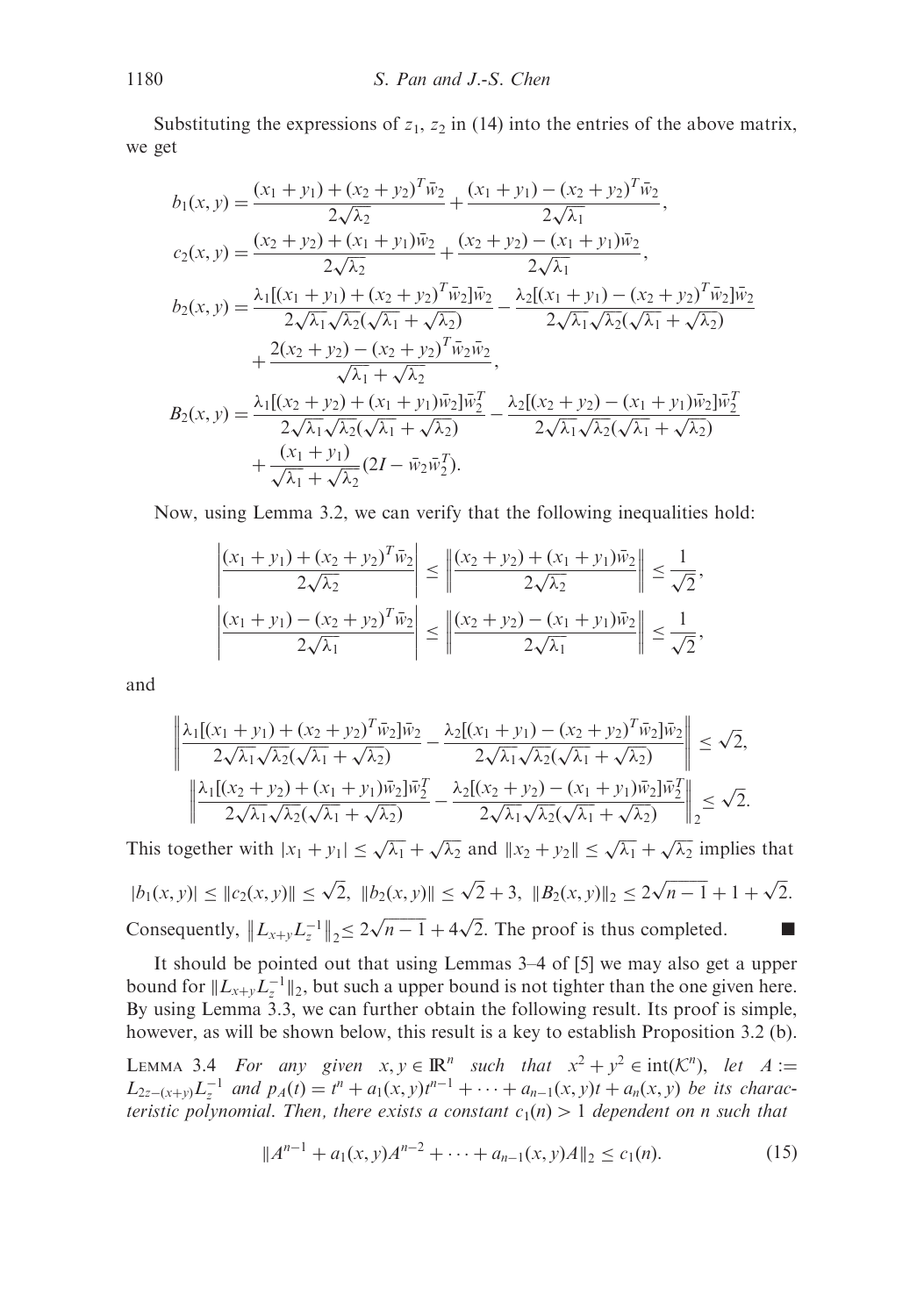*Proof* For any given  $x, y \in \mathbb{R}^n$  such that  $x^2 + y^2 \in \text{int}(\mathcal{K}^n)$ , since  $A = 2I - L_{x+y}L_z^{-1}$ , applying Lemma 3.3 yields

$$
||A||_2 \le 2(\sqrt{n} + \sqrt{n-1} + 2\sqrt{2}).
$$
 (16)

Let  $c_2(n) := 2(\sqrt{n} + \sqrt{n-1} + 2\sqrt{2})$ . Then, from the inequality (3.1.11) of [14], we have

$$
|\lambda_i(A)| \leq c_2(n), \quad i=1,2,\ldots,n,
$$

where  $\lambda_1(A), \ldots, \lambda_n(A)$  are the eigenvalues of A including multiplicities. Since  $a_k(x, y)$ is the sum of all  $\binom{n}{k}$  k-fold products of distinct items from  $\lambda_1(A), \ldots, \lambda_n(A)$ , i.e.

$$
a_k(x, y) = \sum_{1 \le i_1 < \dots < i_k \le n} \prod_{j=1}^k \lambda_{i_j}(A), \quad k = 1, 2, \dots, n,
$$

there exists a positive constant  $c_3(n)$  only dependent on the dimension n such that

$$
|a_k(x, y)| \le c_3(n), \quad k = 1, 2, \dots, n. \tag{17}
$$

Combining Equations (16) and (17), we immediately obtain (15) with

$$
c_1(n) := \max\{1, c_2(n)^{n-1} + c_3(n)c_2(n)^{n-2} + \cdots + c_3(n)c_2(n)\},\
$$

and consequently the desired result follows.

Now we are in a position to present the three crucial properties of  $\nabla_x \psi_{FB}$  and  $\nabla_{v} \psi_{\text{FB}}$ .

PROPOSITION 3.2 The gradients  $\nabla_x \psi_{FB}$  and  $\nabla_y \psi_{FB}$  of  $\psi_{FB}$  have the following properties:

- (a)  $\|\nabla_x \psi_{FB}(x, y) + \nabla_y \psi_{FB}(x, y)\| \leq 2(\sqrt{n} + \sqrt{n-1} + 2\sqrt{2}) \|\phi_{FB}(x, y)\|$  for all  $x, y \in \mathbb{R}^n$ ;
- $x, y \in \mathbb{R}^n$ ;<br>
(b)  $\|\nabla_x \psi_{FB}(x, y) + \nabla_y \psi_{FB}(x, y)\| \ge \frac{(3-2\sqrt{2})^n}{2^n c_1(n)} \|\phi_{FB}(x, y)\|$  for all  $x, y \in \mathbb{R}^n$ , where  $c_1(n)$  is the constant from Lemma 3.4.
- (c)  $\|\nabla_x \psi_{FB}(x, y) + \nabla_y \psi_{FB}(x, y)\| = 0$  if and only if  $x \in \mathcal{K}$ ,  $y \in \mathcal{K}$ ,  $\langle x, y \rangle = 0$ .

*Proof* (a) We prove the result by the following three cases:

Case 1 (x,y) = (0,0). In this case, the result is clear by Lemma 3.1 and  $\phi_{FB}$  (0,0) = 0. Case  $2 x^2 + y^2 \in \text{int}(\mathcal{K}^n)$ . Using Lemmas 3.1 and 3.3, it follows that

$$
\|\nabla_x \psi_{FB}(x, y) + \nabla_y \psi_{FB}(x, y)\| = \|(2I - L_{x+y}L_z^{-1})\phi_{FB}(x, y)\|
$$
  
\n
$$
\leq \|2I - L_{x+y}L_z^{-1}\|_2 \|\phi_{FB}(x, y)\|
$$
  
\n
$$
\leq 2(\sqrt{n} + \sqrt{n-1} + 2\sqrt{2})\|\phi_{FB}(x, y)\|.
$$
 (18)

Case 3  $x^2 + y^2 \notin \text{int}(\mathcal{K}^n)$  and  $(x, y) \neq (0, 0)$ . From Lemma 3.1 we have that

$$
\|\nabla_x \psi_{FB}(x, y) + \nabla_y \psi_{FB}(x, y)\| = \left\| \left( \frac{x_1 + y_1}{\sqrt{x_1^2 + y_1^2}} - 2 \right) \phi_{FB}(x, y) \right\|
$$
  
=  $\left( 2 - \frac{x_1 + y_1}{\sqrt{x_1^2 + y_1^2}} \right) \|\phi_{FB}(x, y)\|$   
 $\leq \|\phi_{FB}(x, y)\|,$  (19)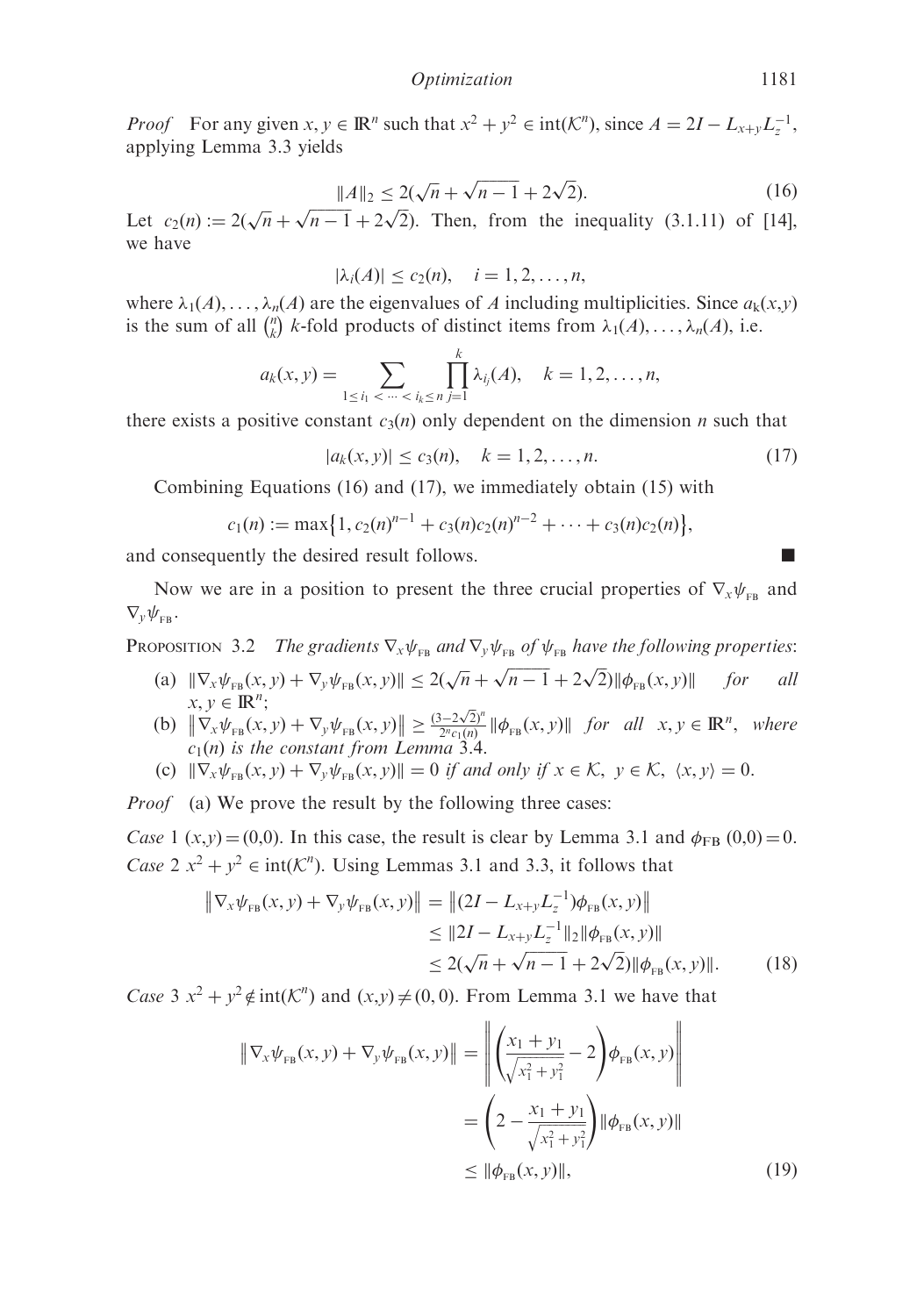where the second equality is due to  $(x_1 + y_1)^2 \le 2(x_1^2 + y_1^2)$ , and the inequality is since  $x_1^2 + y_1^2$  $\sqrt{x_1^2 + y_1^2} \le x_1 + y_1$  by the non-negativity of  $x_1, y_1$ .

(b) Similar to part (a), we also proceed the proof by the three cases.

Case 1  $(x,y) = (0,0)$ . The result is clear by Lemma 3.1 and  $\phi_{FB}(0,0) = 0$ . Case  $2 x^2 + y^2 \in \text{int}(\mathcal{K}^n)$ . In this case, from Lemma 3.1 it follows that

$$
\|\nabla_x \psi_{FB}(x, y) + \nabla_y \psi_{FB}(x, y)\| = \|L_{2z-(x+y)}L_z^{-1}\phi_{FB}(x, y)\|.
$$

Notice that  $z >_{\kappa^n} 0$  and  $4z^2 - (x + y)^2 = 2z^2 + (x - y)^2 z >_{\kappa^n} 0$ . From [10, Proposition 3.4] we have  $2z - (x + y) \succ_{x_n} 0$ , which by Lemma 2.1 (c) implies  $L_{2z}-(x+y) > 0$ . Consequently,

$$
\left\| \nabla_x \psi_{\text{FB}}(x, y) + \nabla_y \psi_{\text{FB}}(x, y) \right\| = \frac{\left\| \phi_{\text{FB}}(x, y) \right\|}{\left\| \left( L_{2z - (x + y)} L_z^{-1} \right)^{-1} \right\|_2} = \frac{\left\| \phi_{\text{FB}}(x, y) \right\|}{\left\| L_z L_{2z - (x + y)}^{-1} \right\|_2}.
$$
 (20)

We next prove that all eigenvalues of  $L_z L_{2z-(x+y)}^{-1}$  are bounded. Since  $L_{2z}-(x+y) > 0$  and  $L_{2z}-(x+y)+L_z > 0$ , setting  $B = L_{2z}-(x+y)$ ,  $C = L_z$  and applying Lemma 2.2 then yields that every eigenvalue of  $CB^{-1}$  is greater than -1, i.e.

$$
\lambda_i \Big( L_z L_{2z - (x+y)}^{-1} \Big) > -1, \quad i = 1, 2, \dots, n. \tag{21}
$$

On the other hand, since  $z \succ_{\kappa^n} 0$  and  $2z^2 - (x + y)^2 = (x - y)^2 x \succeq_{\kappa^n} 0$ , we have from [10, Proposition 3.4] that  $\sqrt{2}z - (x + y)x \succeq_{\kappa^n} y\sqrt{2}z - |x + y|x \succeq_{\kappa^n} 0$ . Consequently,

$$
[2z - (x + y)] - (3/2 - \sqrt{2})z = (1/2)z + \sqrt{2}z - (x + y) \succ_{\mathcal{K}^n} 0.
$$

This in turn implies  $L_{2z-(x+y)} - L_{(3/2-\sqrt{2})z} > 0$ . Setting  $B = L_{2z-(x+y)}$ ,  $C =$  $-L_{(3/2-\sqrt{2})z}$  and applying Lemma 2.2 again, we have

$$
\lambda_i\Big(-L_{(3/2-\sqrt{2})z}L_{2z-(x+y)}^{-1}\Big) > -1, \quad i=1,2,\ldots,n,
$$

and therefore,

$$
\lambda_i \Big( L_z L_{2z - (x+y)}^{-1} \Big) < \frac{2}{3 - 2\sqrt{2}}, \quad i = 1, 2, \dots, n. \tag{22}
$$

Combining (21) and (22) shows that all eigenvalues of  $L_z L_{2z-(x+y)}^{-1}$  are bounded and

$$
\left|\lambda_i\left(L_z L_{2z-(x+y)}^{-1}\right)\right| < \frac{2}{3-2\sqrt{2}}, \quad i=1,2,\ldots,n. \tag{23}
$$

Now let  $A = L_{2z-(x+y)}L_z^{-1}$  and  $p_A(t)$  be the characteristic polynomial of A defined as in Lemma 3.4. Then, using the fact that  $p_A(A) = 0$ , we obtain

$$
A^{n-1} + a_1(x, y)A^{n-2} + \cdots + a_{n-1}(x, y) + a_n(x, y)A^{-1} = 0,
$$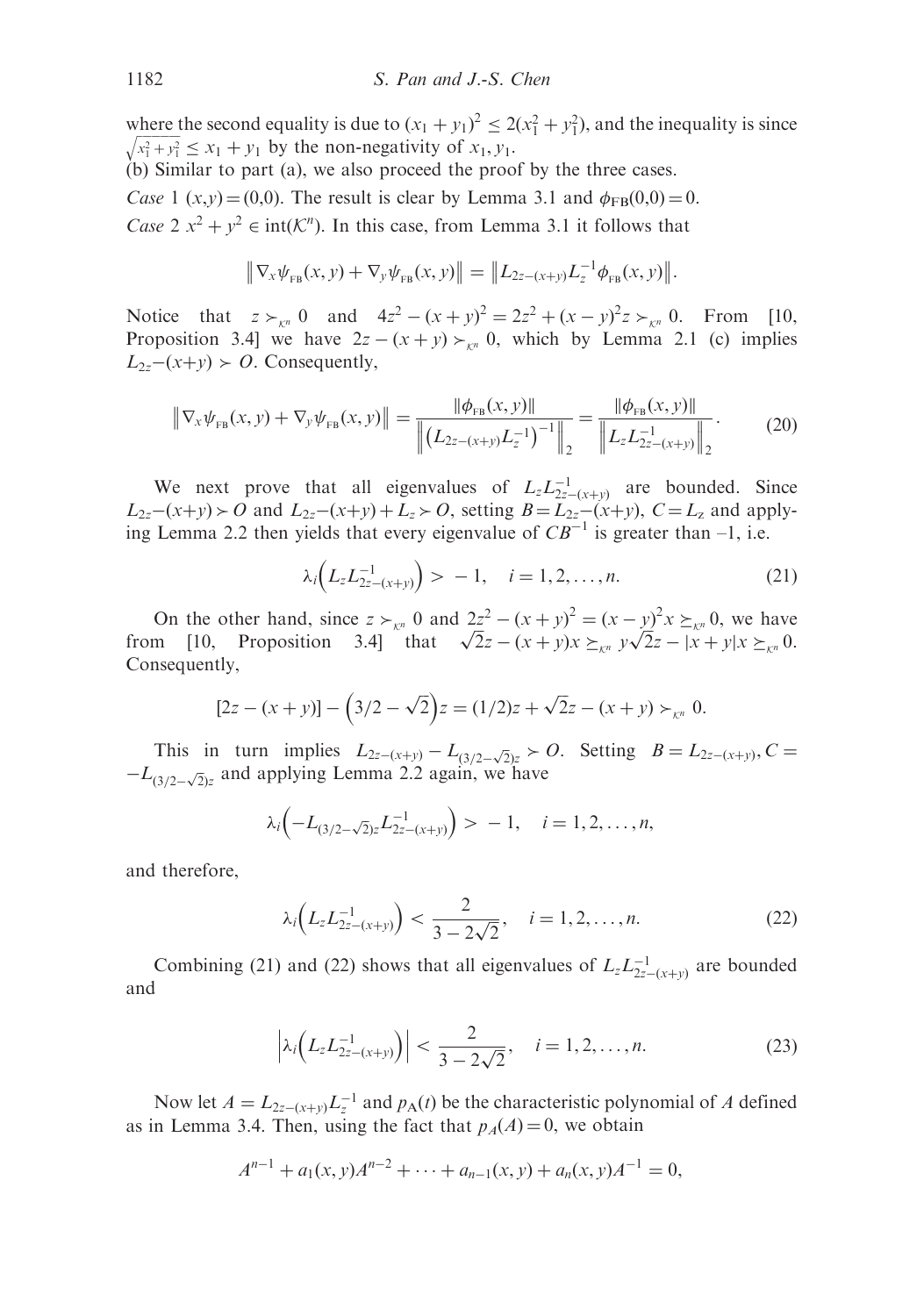which in turn implies that

$$
A^{-1} = -\frac{1}{a_n(x, y)} [A^{n-1} + a_1(x, y)A^{n-2} + \dots + a_{n-1}(x, y)]
$$
  
= 
$$
-\frac{1}{\lambda_1(A)\cdots\lambda_n(A)} [A^{n-1} + a_1(x, y)A^{n-2} + \dots + a_{n-1}(x, y)]
$$
  
= 
$$
-\lambda_1(A^{-1})\cdots\lambda_n(A^{-1}) [A^{n-1} + a_1(x, y)A^{n-2} + \dots + a_{n-1}(x, y)].
$$
 (24)

Note that  $A^{-1}$  is precisely  $L_z L_{2z-(x+y)}^{-1}$ . Hence, from (23) to (24) and Lemma 3.4, we have

$$
||L_z L_{2z-(x+y)}^{-1}||_2 = ||A^{-1}||_2 \le \left(\frac{2}{3-2\sqrt{2}}\right)^n c_1(n).
$$

This together with (20) yields the desired result.

*Case* 3  $(x, y) \notin \text{int}(\mathcal{K}^n)$  and  $(x,y) \neq (0,0)$ . Using (19) and  $|x_1 + y_1| \leq \sqrt{2}\sqrt{x_1^2 + y_1^2}$  $\sqrt{x_1^2 + y_1^2}$ 

$$
\|\nabla_{x}\psi_{FB}(x,y)+\nabla_{y}\psi_{FB}(x,y)\| \geq (2-\sqrt{2})\|\phi_{FB}(x,y)\|.
$$

Noting that  $2 - \sqrt{2} \ge \frac{(3 - 2\sqrt{2})^n}{2^n c_1(n)}$  since  $c_1(n) > 1$ , the desired result follows. (c) This is direct by using parts (a)–(b) and the equivalence (6).

In what follows, we establish the coerciveness of the function  $\Psi_{FB}$  under some mild assumptions of F. For this purpose, we assume that  $K$  is given by (2), and corresponding to the Cartesian structure of K, write  $\zeta = (\zeta_1, \dots, \zeta_m)$  and  $F =$  $(F_1, \ldots, F_m)$  with  $\zeta_i \in \mathbb{R}^{n_i}$  and  $F_i : \mathbb{R}^n \to \mathbb{R}^{n_i}$ . The following lemma and assumptions will be needed.

LEMMA 3.5 [20 Lemma 5.2] Let  $\phi_{FB}$  be defined by (5). For any sequence  $\{(x^k, y^k)\}\subseteq \mathbb{R}^n \times \mathbb{R}^n$ , let  $\lambda_1^k \leq \lambda_2^k$  and  $\mu_1^k \leq \mu_2^k$  denote the spectral values of  $x^k$ and  $y^k$ , respectively.

- (a) If  $\{\lambda_1^k\} \rightarrow -\infty$  or  $\{\mu_1^k\} \rightarrow -\infty$ , then  $\{\|\phi_{FB}(x^k, y^k)\|\} \rightarrow \infty$ .
- (b)  $\iint_{\mathbb{R}^k} {\{\lambda_1^k\}}$  and  ${\{\mu_1^k\}}$  are bounded below, but  ${\{\lambda_2^k\}}, {\{\mu_2^k\}} \to +\infty$  and  ${\{\|\psi_F\| \to 0, \text{ then }\{\|\phi_{FB}(x^k, y^k)\|\}} \to \infty.$

ASSUMPTION 3.1 For any sequence  $\{\zeta^k\} \subseteq \mathbb{R}^n$  satisfying  $\lim_{k\to\infty} \|\zeta^k\| = \infty$ , if there exists  $v \in \{1, ..., m\}$  such that the sequences  $\{\lambda_1(\zeta_v^k)\}, \{\lambda_1(F_v(\zeta^k))\}$  are bounded below, but  $\{\lambda_2(\zeta_v^k)\}, \{\lambda_2(F_v(\zeta^k))\} \to \infty$ , then there holds that

$$
\frac{\zeta_v^k}{\|\zeta_v^k\|} \circ \frac{F_v(\zeta^k)}{\|F_v(\zeta^k)\|} \nrightarrow 0 \quad \text{as } k \to \infty.
$$
 (25)

ASSUMPTION 3.2 There exist  $\kappa > 0$  and  $r \in (0,1]$  such that the mapping F satisfies

$$
||F(\zeta)|| \le ||F(0)|| + \kappa ||\zeta||^r \quad \text{for any } \zeta \in \mathbb{R}^n.
$$

PROPOSITION 3.3 Let  $\Psi_{FB}$  be given by (7) and  $F = (F_1, \ldots, F_m)$  with  $F_i : \mathbb{R}^n \to \mathbb{R}^{n_i}$ . Then, the function  $\Psi_{FB}$  is coercive under one of the following conditions:

- (a)  $F$  has the uniform Jordan P-property and Assumption 3.1 holds;
- (b) F has the uniform Jordan P-property and Assumption 3.2 holds.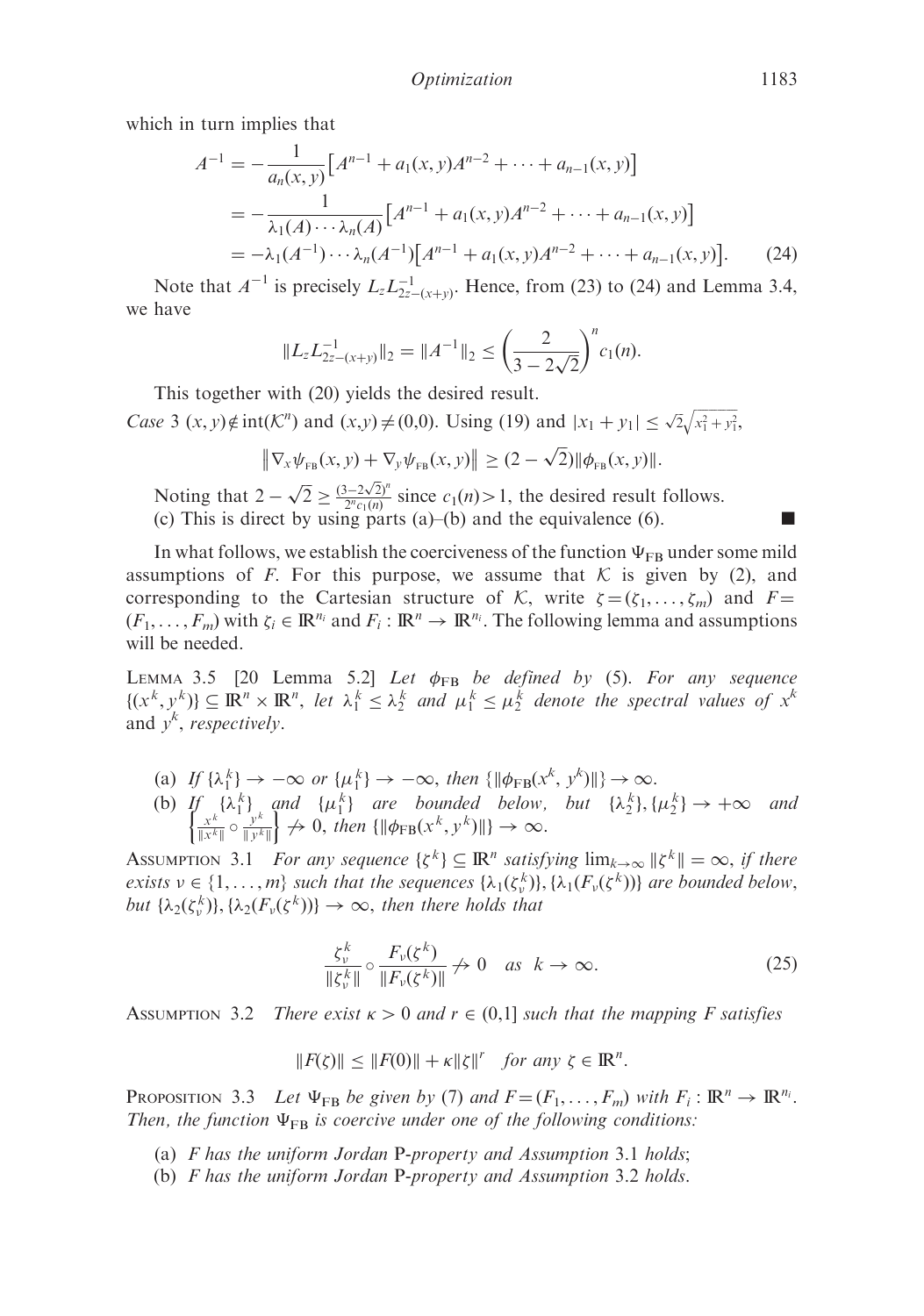*Proof* The proof is by contradiction. Assume that a sequence  $\{\zeta^k\}$  exists such that  $\lim_{k\to\infty} ||\zeta^k|| = \infty$  and the sequence  $\{\Psi_{FB}(\zeta^k)\}\$ is bounded. Corresponding to the structure of K, for each k we write  $\zeta^k = (\zeta_1^k, \dots, \zeta_m^k)$  with  $\zeta_i^k \in \mathbb{R}^{n_i}$ . Define the index set

 $J := \{i \in \{1, 2, ..., m\} \mid \{\xi_i^k\} \text{ is unbounded}\}.$ 

Clearly,  $J \neq \emptyset$  since  $\{\zeta^k\}$  is unbounded. Let  $\{\xi^k\}$  be a bounded sequence with  $\xi^k = (\xi_1^k, \ldots, \xi_m^k)$  and  $\xi_i^k \in \mathbb{R}^{n_i}$  for  $i = 1, 2, \ldots, m$ , where  $\xi_i^k$  for each k is defined as follows:

$$
\xi_i^k = \begin{cases} 0 & \text{if } i \in J, \\ \zeta_i^k & \text{otherwise.} \end{cases}
$$

(a) From the uniform Jordan P-property of F, there exists  $\rho > 0$  such that

$$
\rho \| \xi^{k} - \xi^{k} \|^{2} \leq \max_{i=1,...,m} \lambda_{2} [(\xi_{i}^{k} - \xi_{i}^{k}) \circ (F_{i}(\xi^{k}) - F_{i}(\xi^{k}))]
$$
  
\n
$$
= \max_{i \in J} \lambda_{2} [\xi_{i}^{k} \circ (F_{i}(\xi^{k}) - F_{i}(\xi^{k}))]
$$
  
\n
$$
= \lambda_{2} [\xi_{\nu}^{k} \circ (F_{\nu}(\xi^{k}) - F_{\nu}(\xi^{k}))]
$$
  
\n
$$
\leq \| \xi_{\nu}^{k} \circ (F_{\nu}(\xi^{k}) - F_{\nu}(\xi^{k})) \|
$$
  
\n
$$
\leq \sqrt{2} \| \xi_{\nu}^{k} \| \| F_{\nu}(\xi^{k}) - F_{\nu}(\xi^{k}) \|,
$$
 (26)

where  $\nu$  is one of the indices for which the maximum is attained and which we have, without loss of generality, assumed to be independent of  $k$ , and the last inequality is easily shown by (8). Since  $v \in J$ , we assume without loss of generality that  $\{\|\xi_v^k\|\}\to\infty$ . Since  $\|\xi^k-\xi^k\|^2\geq \|\xi_v^k-\xi_v^k\|^2=\|\xi_v^k\|^2$ , dividing the both sides of (26) by  $\|\xi_{\nu}^{k}\|$  then yields

$$
\rho \|\zeta_v^k\| \leq \sqrt{2} \|F_v(\zeta^k) - F_v(\xi^k)\| \leq \sqrt{2} \big( \|F_v(\zeta^k)\| + \|F_v(\xi^k)\| \big).
$$

This, together with the boundedness of  $\{F_v(\xi^k)\}\$ , implies  $\{\|F_v(\xi^k)\|\}\to\infty$ . Thus,

$$
\{\|\zeta_v^k\|\} \to \infty \quad \text{and} \quad \{\|F_v(\zeta^k)\|\} \to \infty. \tag{27}
$$

Now if  $\{\lambda_1(\zeta_v^k)\}\to -\infty$  or  $\{\lambda_1(F_v(\zeta^k))\}\to -\infty$ , then using Lemma 3.5 (a) readily yields  $\{\|\phi_{FB}(\zeta_v^k, F_v(\zeta^k))\|\}\to\infty$  and hence  $\{\Psi_{FB}(\zeta^k)\}\to\infty$ , which gives a contradiction to the boundedness of  $\{\Psi_{FB} (\zeta^k)\}\)$ . Otherwise, from (27) we have  $\{\lambda_2(\zeta_v^k)\}\to\infty$ and  $\{\lambda_2(F_\nu(\zeta^k))\}\to\infty$ . By the given assumption, condition (25) holds. Then,  $\{\zeta^k\}$ satisfies Lemma 3.5 (b), which in turn implies  $\{\Psi_{FB}(\zeta^k)\}\rightarrow\infty$ . This is clearly impossible.

(b) From the above discussions, Equations (26)–(27) still hold for this case. If  $\{\lambda_1(\zeta_v^k)\}\to -\infty$  or  $\{\lambda_2(F_v(\zeta^k))\}\to -\infty$ , then from part (a) it is impossible. Otherwise, from (27) we have  $\{\lambda_2(\zeta_v^k)\}\to\infty$  and  $\{\lambda_2(F_v(\zeta^k))\}\to\infty$ . We next show that  $\frac{\zeta_v^k}{\|\zeta_v^k\|} \circ \frac{F_v(\zeta^k)}{\|F_v(\zeta^k)}$  $\frac{F_v(\zeta^n)}{\|F_v(\zeta^k)\|} \nrightarrow 0$  as  $k \rightarrow \infty$ . If not, by the continuity of  $\lambda_2(\cdot)$  and Equation (27),

$$
\lim_{k \to \infty} \frac{\lambda_2 [\zeta_v^k \circ (F_v(\zeta^k) - F_v(\xi^k))] }{\|\zeta_v^k\| \|\overline{F_v(\zeta^k)}\|} \leq \lim_{k \to \infty} \lambda_2 \left[ \frac{\zeta_v^k}{\|\zeta_v^k\|} \circ \frac{F_v(\zeta^k)}{\|\overline{F_v(\zeta^k)}\|} + \lim_{k \to \infty} \lambda_2 \left[ \frac{-\zeta_v^k \circ F_v(\xi^k)}{\|\zeta_v^k\| \|\overline{F_v(\zeta^k)}\|} \right] \right] = 0,
$$
\n(28)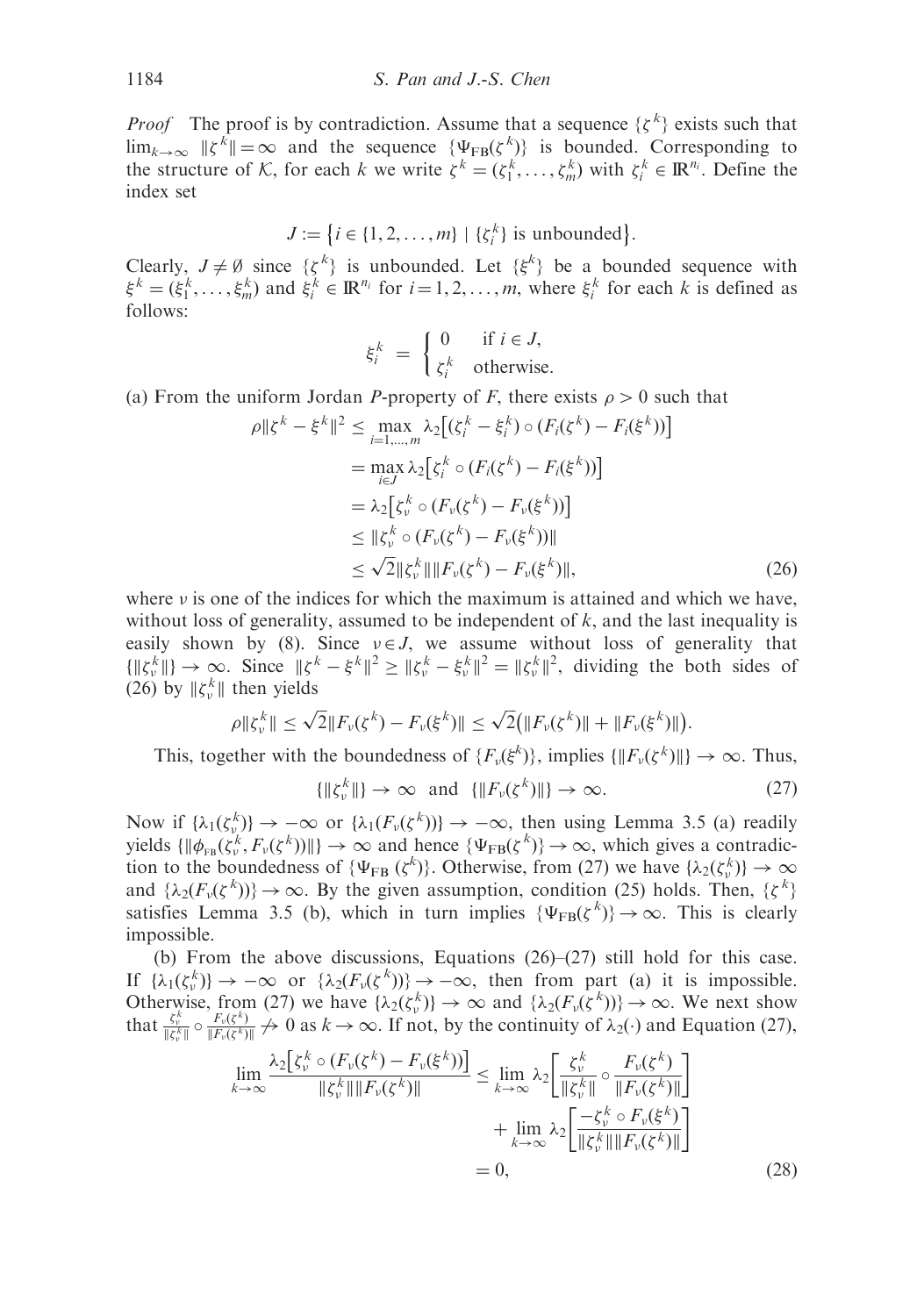where the inequality is easily shown by  $(8)$  and the equality is due to the boundedness of  $\{F(\xi^k)\}\)$ . On the other hand, from Assumption 3.2, there exist  $\kappa > 0$  and  $r \in (0,1]$ such that  $||F_v(\zeta^k)|| \le ||F(\zeta^k)|| \le ||F(0)|| + \kappa ||\zeta^k||^r$  for each k, and hence,

$$
\lim_{k \to \infty} \frac{\rho \| \zeta^k - \xi^k \|^2}{\|\zeta^k_{\nu}\| \|F_{\nu}(\zeta^k)\|} \ge \lim_{k \to \infty} \frac{\rho \| \zeta^k - \xi^k \|^2}{\|\zeta^k\| (\|F(0)\| + \kappa \|\zeta^k\|')^2} \ge \frac{\rho}{\kappa} > 0.
$$

This together with the first inequality of (26) yields a contradiction to (28). Thus, we verify that the sequences  $\{\zeta_v^k\}$  and  $\{F_v(\zeta^k)\}$  satisfy the conditions of Lemma 3.5 (b). Consequently, we have  $\{\Psi_{FB} (\zeta^k)\} \to \infty$ . This is clearly impossible.

Since the uniform Cartesian P-property implies the uniform Jordan P-property, the condition of Proposition 3.3 (a) is weaker than that of Proposition 5.2 in [20]. We also see that Assumption 3.2 is weaker than the Lipschitz continuity of F. When  $\mathcal K$ reduces to the non-negative orthant cone  $\mathbb{R}^n_+$  and the Jordan product ' $\circ$ ' becomes the component wise product of the vectors, since Assumption 3.1 automatically holds and the uniform Jordan P-property of F is equivalent to saying that F is a uniform P-function, we readily recover the result of [7, Theorem 4.2] from Proposition 3.3 (a).

#### 4. A descent method and global convergence

In this section, we propose a derivative-free descent algorithm based on the minimization reformulation (7). The algorithm will make use of the vector of the following form:

$$
d(\zeta, \beta) := -\beta \nabla_x \psi_{FB}(\zeta, F(\zeta)) - (1 - \beta) \nabla_y \psi_{FB}(\zeta, F(\zeta)) \tag{29}
$$

as the search direction, where  $\beta \in [0,1)$  is a parameter. Note that  $d(\zeta,\beta)$  for any  $\beta \in [0,1)$  may not be a descent direction of  $\Psi_{FB}$  at  $\zeta$ . But, the following lemma states that, when F is monotone, there always exists  $\bar{\beta}(\zeta) \in (0,1]$  such that  $d(\zeta, \beta)$  for any  $\beta \in [0, \bar{\beta}(\zeta))$  is a descent direction. The idea for constructing such a direction is borrowed from [23].

LEMMA 4.1 Suppose that F is monotone. If  $\zeta$  is not a solution of the SOCCP, then there exists  $\bar{\beta}(\zeta) \in (0,1]$  such that  $\nabla \Psi_{FB}(\zeta)^T d(\zeta,\beta) < 0$  for all  $\beta \in [0,\bar{\beta}(\zeta))$ .

*Proof* Since F is continuously differentiable, the function  $\Psi_{FB}(\zeta)$  is also continuously differentiable by Lemma 3.1. Using the chain rule, the gradient of  $\Psi_{FB}$  at  $\zeta$  is

$$
\nabla \Psi_{\text{FB}}(\zeta) = \nabla_x \psi_{\text{FB}}(\zeta, F(\zeta)) + \nabla F(\zeta) \nabla_y \psi_{\text{FB}}(\zeta, F(\zeta)). \tag{30}
$$

This together with the definition of  $d(\zeta, \beta)$  yields that

$$
\nabla \Psi_{\text{FB}}(\zeta)^T d(\zeta, \beta) = -\beta \|\nabla_x \psi_{\text{FB}}(\zeta, F(\zeta))\|^2 - \beta \langle \nabla_x \psi_{\text{FB}}(\zeta, F(\zeta)), \nabla F(\zeta) \nabla_y \psi_{\text{FB}}(\zeta, F(\zeta)) \rangle - (1 - \beta) \langle \nabla_x \psi_{\text{FB}}(\zeta, F(\zeta)), \nabla_y \psi_{\text{FB}}(\zeta, F(\zeta)) \rangle - (1 - \beta) \langle \nabla_y \psi_{\text{FB}}(\zeta, F(\zeta)), \nabla F(\zeta) \nabla_y \psi_{\text{FB}}(\zeta, F(\zeta)) \rangle.
$$
 (31)

Let

$$
q(\zeta) := -\|\nabla_x \psi_{FB}(\zeta, F(\zeta))\|^2 - \langle \nabla_x \psi_{FB}(\zeta, F(\zeta)), \nabla F(\zeta) \nabla_y \psi_{FB}(\zeta, F(\zeta)) \rangle
$$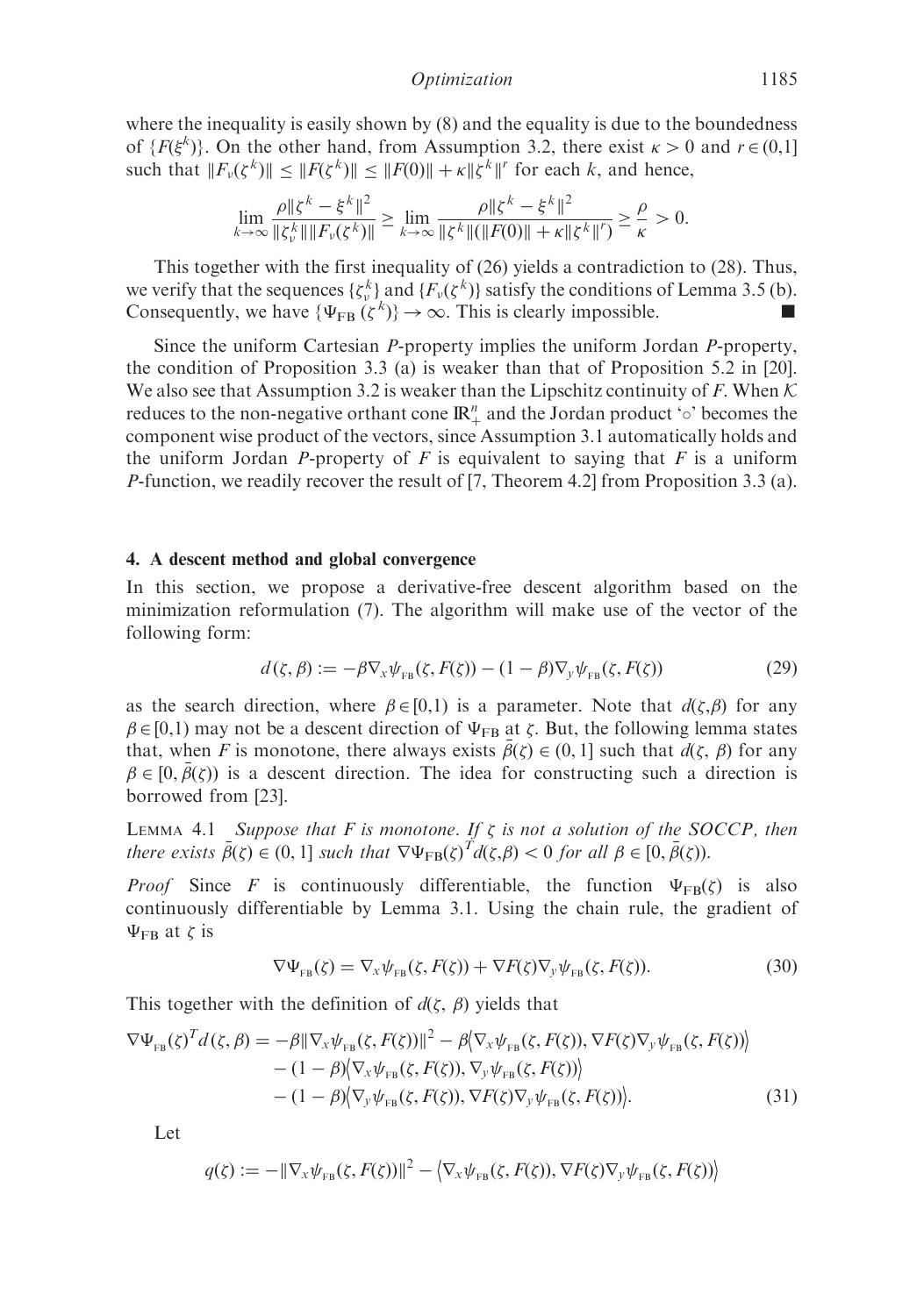and

$$
p(\zeta) := -\big\langle \nabla_{\mathbf{x}} \psi_{\text{FB}}(\zeta, F(\zeta)), \nabla_{\mathbf{y}} \psi_{\text{FB}}(\zeta, F(\zeta)) \big\rangle - \big\langle \nabla_{\mathbf{y}} \psi_{\text{FB}}(\zeta, F(\zeta)), \nabla F(\zeta) \nabla_{\mathbf{y}} \psi_{\text{FB}}(\zeta, F(\zeta)) \big\rangle.
$$

Then, (31) can be rewritten as

$$
\nabla \Psi_{\text{FB}}(\zeta)^T d(\zeta, \beta) = (1 - \beta) p(\zeta) + \beta q(\zeta).
$$

Note that the first term of  $p(\zeta)$  is negative by Proposition 3.1 (a) since  $\zeta$  is not a solution of the SOCCP, whereas the second term is non-positive since  $F$  is monotone. Therefore, we have  $p(\zeta) < 0$ . Let  $\bar{\beta}(\zeta)$  be defined as follows:

$$
\bar{\beta}(\zeta) := \begin{cases}\n\frac{-p(\zeta)}{q(\zeta) - p(\zeta)} & \text{if } q(\zeta) > p(\zeta) \text{ and } \frac{-p(\zeta)}{q(\zeta) - p(\zeta)} \le 1; \\
1 & \text{otherwise.} \n\end{cases}
$$

We see that for all  $\beta \in [0, \bar{\beta}(\zeta))$ , the search direction  $d(\zeta, \beta)$  defined by (29) satisfies the descent condition  $\nabla \Psi_{FB}(\zeta)^T d(\zeta, \beta) < 0$ . The proof is thus completed.

Lemma 4.1 motivates us to propose the following descent algorithm with  $d(\zeta, \beta)$ . Algorithm 4.1

Step 0. Choose  $\zeta^0 \in \mathbb{R}^n$ ,  $\epsilon \ge 0$ ,  $\sigma \in (0, 1/2)$  and  $\gamma$ ,  $\beta \in (0, 1)$  with  $\gamma > \beta$ . Set  $k := 0$ . Step 1. If  $\Psi_{FB}(\zeta^k) \leq \epsilon$ , then stop and  $\zeta^k$  is an approximate solution of the SOCCP. Step 2. Let  $l_k$  be the smallest non-negative integer l satisfying

$$
\Psi_{\text{FB}}(\zeta^k + \gamma^l d(\zeta^k, \beta^l)) - \Psi_{\text{FB}}(\zeta^k)
$$
  
\n
$$
\leq -\sigma \gamma^{2l} \|\nabla_x \psi_{\text{FB}}(\zeta^k, F(\zeta^k)) + \nabla_y \psi_{\text{FB}}(\zeta^k, F(\zeta^k))\|^2,
$$
\n(32)

where  $d(\zeta, \beta)$  is defined as in (29), and set

$$
d^k(\beta^{l_k}) := d(\zeta^k, \beta^{l_k}) \quad \text{and} \quad \zeta^{k+1} := \zeta^k + \gamma^{l_k} d^k(\beta^{l_k}).
$$

Step 3. Let  $k := k+1$ , and then go to Step 1.

Algorithm 4.1 is similar to the one proposed in [23] for the NCP with a regularized FB merit function. Since there is no need to compute the gradient of  $\Psi_{\text{FR}}$ and the Jacobian of  $F(.)$ , Algorithm 4.1 is suitable for large-scale problems, as well as applications where the Jacobians of  $F(\cdot)$  are not available or are costly to compute. In addition, the stepsize and the search direction are adjusted during the backtracking search of Armijo-type, which may be regarded as a kind of curvilinear search.

In what follows, we analyse the global convergence of Algorithm 4.1. Without loss of generality, we assume that  $\epsilon = 0$ . We first show that under the monotonicity of F every accumulation point of the sequence  $\{\zeta^k\}$  is a solution of the SOCCP.

THEOREM 4.1 Suppose that  $F$  is monotone. Then, Algorithm 4.1 is well-defined for any initial point  $\zeta^0$ . Furthermore, if  $\zeta^*$  is an accumulation point of the sequence  $\{\zeta^k\}$ generated by Algorithm 4.1, then  $\zeta^*$  is a solution of the SOCCP.

Proof The proofs are similar to those of [23, Theorem 4.1]. We first show that, whenever  $\zeta^k$  is not a solution, there exists a non-negative integer  $l_k$  in Step 3 of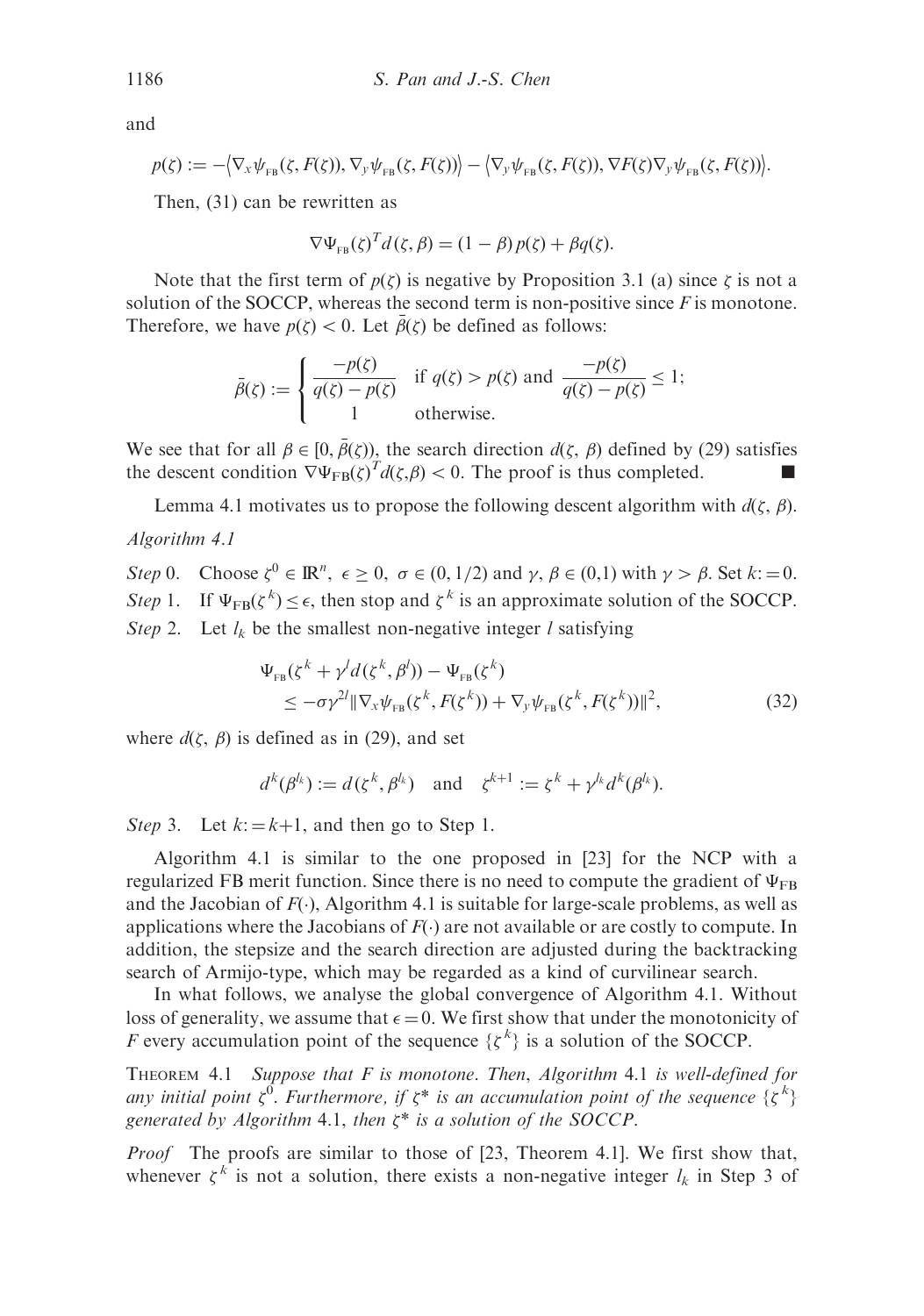Algorithm 4.1 such that  $(32)$  holds. Suppose not, then for any positive integer  $l$ , we have

$$
\Psi_{\text{FB}}(\zeta^k + \gamma^l d(\zeta^k, \beta^l)) - \Psi_{\text{FB}}(\zeta^k) > -\sigma \gamma^{2l} \|\nabla_x \Psi_{\text{FB}}(\zeta^k, F(\zeta^k)) + \nabla_y \Psi_{\text{FB}}(\zeta^k, F(\zeta^k))\|^2.
$$

Dividing the above inequality by  $\gamma^l$  and passing to the limit  $l \rightarrow \infty$ , we get

$$
\lim_{l \to \infty} \frac{\Psi_{FB}(\zeta^k + \gamma^l d(\zeta^k, \beta^l)) - \Psi_{FB}(\zeta^k)}{\gamma^l} \ge 0.
$$
\n(33)

On the other hand, using the mean-value theorem, it follows that

$$
\Psi_{FB}(\zeta^{k} + \gamma^{l} d(\zeta^{k}, \beta^{l})) - \Psi_{FB}(\zeta^{k} + \gamma^{l} d(\zeta^{k}, 0))
$$
\n
$$
= \gamma^{l} \nabla \Psi_{FB} (\zeta^{k} + \gamma^{l} d(\zeta^{k}, 0) + t \gamma^{l} (d(\zeta^{k}, \beta^{l}) - d(\zeta^{k}, 0)))^{T} (d(\zeta^{k}, \beta^{l}) - d(\zeta^{k}, 0))
$$
\n
$$
= \gamma^{l} \beta^{l} \nabla \Psi_{FB} (\zeta^{k} + \gamma^{l} d(\zeta^{k}, 0) + t \gamma^{l} \beta^{l} h(\zeta^{k}))^{T} h(\zeta^{k}),
$$

where t is a constant such that  $t \in (0, 1)$  and  $h(\zeta^k) := \nabla_y \psi_{FB}(\zeta^k, F(\zeta^k))$  $\nabla_x \psi_{FB}(\zeta^k, F(\zeta^k))$ . From this and the continuity of  $\nabla \Psi_{FB}$ , we immediately obtain

$$
\lim_{l\to\infty}\frac{\Psi_{FB}(\zeta^k+\gamma^ld(\zeta^k,\beta^l))-\Psi_{FB}(\zeta^k+\gamma^ld(\zeta^k,0))}{\gamma^l}=0.
$$

Consequently,

$$
\lim_{l \to \infty} \frac{\Psi_{FB}(\zeta^k + \gamma^l d(\zeta^k, \beta^l)) - \Psi_{FB}(\zeta^k)}{\gamma^l}
$$
\n
$$
= \lim_{l \to \infty} \frac{\Psi_{FB}(\zeta^k + \gamma^l d(\zeta^k, \beta^l)) - \Psi_{FB}(\zeta^k + \gamma^l d(\zeta^k, 0))}{\gamma^l}
$$
\n
$$
+ \lim_{l \to \infty} \frac{\Psi_{FB}(\zeta^k + \gamma^l d(\zeta^k, 0)) - \Psi_{FB}(\zeta^k)}{\gamma^l}
$$
\n
$$
= \nabla \Psi_{FB}(\zeta^k)^T d(\zeta^k, 0). \tag{34}
$$

Combining (34) with (33) then yields $\nabla \Psi_{FB}$   $(\zeta^k)^T d(\zeta^k, 0) \ge 0$ . This gives a contradiction, since, by Lemma 4.1,  $d(\zeta^k, 0)$  must be a descent direction of  $\Psi_{FB}$  at  $\zeta^k$  if  $\zeta^k$  is not a solution of the SOCCP. Thus, Algorithm 4.1 is well defined.

Next, we prove that any accumulation point  $\xi^*$  of  $\{\zeta^k\}$  is a solution of the SOCCP. Let  $\{\zeta^k\}_{k \in K}$  be a subsequence converging to  $\zeta^*$ . From the definition of  $d(\zeta, \beta)$ , we see that  $d(\cdot, \cdot)$  is continuous, which implies that  $d^k(\beta^k) = d(\zeta^k, \beta^k) \rightarrow d^*$ as  $k(\in K) \to \infty$ . Since  $\Psi_{FB} (\zeta^k)$  decreases at each iteration, the right-hand side of (32) tends to 0. We next proceed the discussions by two cases:  $\{l_k\}_{k \in K}$  is bounded and  $\{l_k\}_{k \in K}$  is unbounded.

Case  $1 \{l_k\}_{k\in K}$  is bounded. In this case,  $\{\gamma^l_k\}_{k\in K}$  does not approach 0. Consequently,

$$
\|\nabla_{x}\psi_{FB}(\zeta^*, F(\zeta^*)) + \nabla_{y}\psi_{FB}(\zeta^*, F(\zeta^*))\|^2 = 0.
$$

From Proposition 3.2 (c), it then follows that  $\zeta^*$  is a solution of the SOCCP.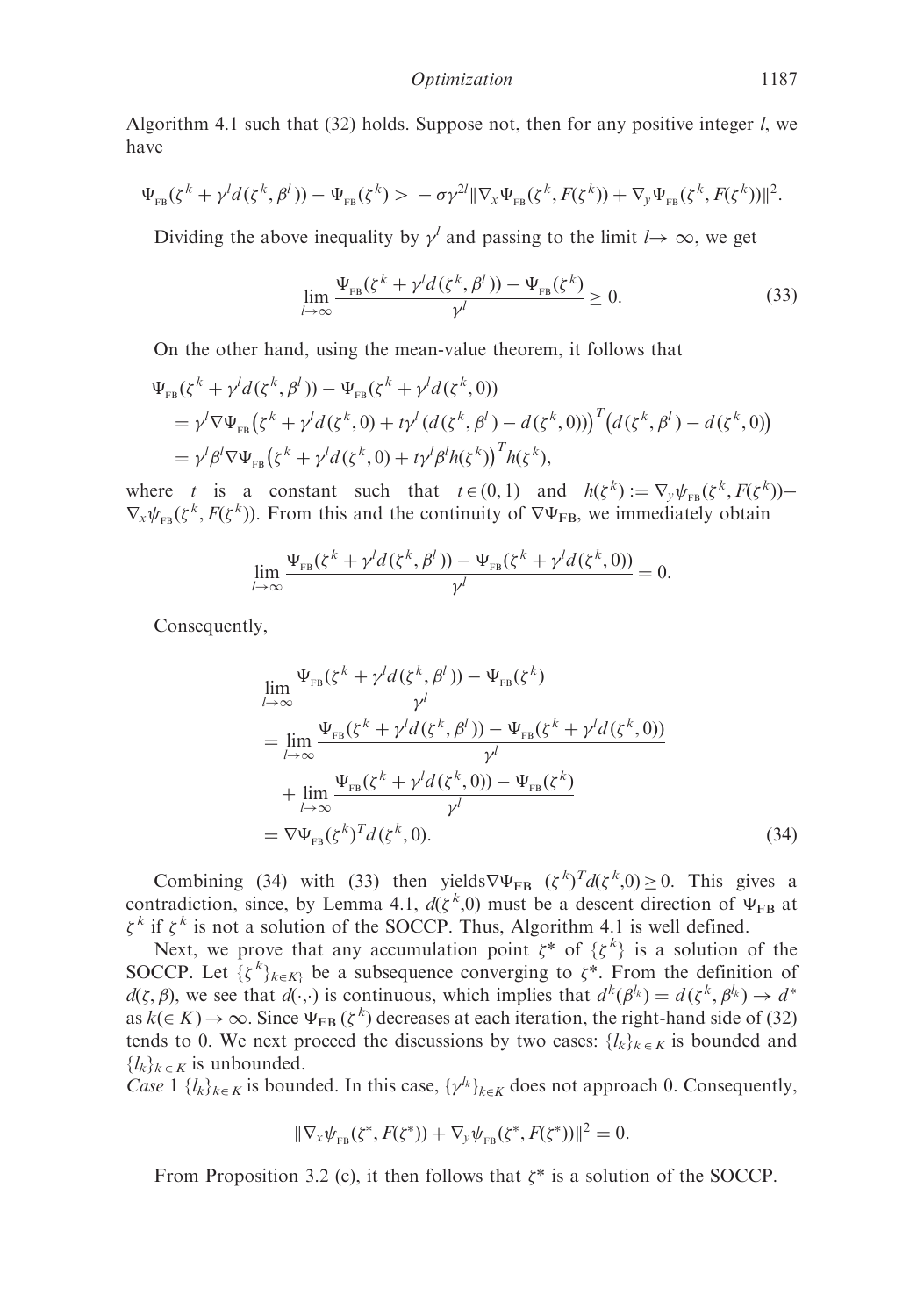Case 2  $\{l_k\}_{k\in K}$  is unbounded. Without loss of generality, assume that  $\{l_k\}_{k\in K} \to \infty$ . Now we have  $\{\gamma^{l_k}\}_{k \in K} \to 0$ . In addition, from Step 3 of Algorithm 4.1, it follows that

$$
\Psi_{FB}(\zeta^k + \gamma^{l_k - 1} d^k(\beta^{l_k - 1})) - \Psi_{FB}(\zeta^k) > -\sigma \gamma^{2(l_k - 1)} \|\nabla_x \psi_{FB}(\zeta^k, F(\zeta^k)) + \nabla_y \psi_{FB}(\zeta^k, F(\zeta^k))\|^2
$$

for all  $k \in K$ . Dividing the above inequality by  $\gamma^{k-1}$  and passing to the limit  $k \in K$   $\rightarrow \infty$  then yields

$$
\lim_{k \to \infty} \frac{\Psi_{FB}(\zeta^k + \gamma^{l_k - 1} d^k (\beta^{l_k - 1})) - \Psi_{FB}(\zeta^k)}{\gamma^{l_k - 1}} \ge 0.
$$
\n(35)

On the other hand, by the mean-value theorem, there exists a  $\hat{\gamma}^k \in [0, \gamma^{l_k-1}]$  such that

$$
\frac{\Psi_{FB}(\zeta^k + \gamma^{l_k - 1} d^k(\beta^{l_k - 1})) - \Psi_{FB}(\zeta^k)}{\gamma^{l_k - 1}} = \nabla \Psi_{FB}(\zeta^k + \widehat{\gamma}^k d^k(\beta^{l_k - 1}))^T d^k(\beta^{l_k - 1}).
$$

Since  $\{v^{k-1}\}\to 0$  as  $k(\in K)\to\infty$ , we have  $\hat{v}^k\to 0$ , which in turn implies

$$
\lim_{k\to\infty}\widehat{\gamma}^k d^k(\beta^{l_k-1})=0.
$$

Combining the last two equations then yields that

$$
\lim_{k \to \infty} \frac{\Psi_{\text{FB}}(\zeta^k + \gamma^{l_k - 1} d^k (\beta^{l_k - 1})) - \Psi_{\text{FB}}(\zeta^k)}{\gamma^{l_k - 1}} = \nabla \Psi_{\text{FB}}(\zeta^*)^T d^*.
$$
 (36)

Now, from (35) and (36), we get  $\nabla \Psi_{FB}(\zeta^*)^T d^* \ge 0$ . Noting that  $d^* =$  $-\nabla_{y}\psi_{FB}(\zeta^*, F(\zeta^*))$  and  $\nabla\Psi_{FB}(\zeta^*) = \nabla_{x}\Psi_{FB}(\zeta^*, F(\zeta^*)) + \nabla F(\zeta^*)\nabla_{y}\psi_{FB}(\zeta^*, F(\zeta^*)),$  we then have that

$$
0 \leq \nabla \Psi_{FB}(\zeta^*)^T d^* = -\langle \nabla_x \psi_{FB}(\zeta^*, F(\zeta^*)), \nabla_y \psi_{FB}(\zeta^*, F(\zeta^*)) \rangle - \langle \nabla_y \psi_{FB}(\zeta^*, F(\zeta^*)), \nabla F(\zeta^*) \nabla_y \psi_{FB}(\zeta^*, F(\zeta^*)) \rangle \leq 0,
$$

where the last inequality is by Proposition 3.1 (a) and the monotonicity of  $F$ . Thus,

$$
\langle \nabla_{\mathbf{x}} \psi_{\text{FB}}(\zeta^*, F(\zeta^*)), \nabla_{\mathbf{y}} \psi_{\text{FB}}(\zeta^*, F(\zeta^*)) \rangle = 0.
$$

From Proposition 3.1 (a), it then follows that  $\zeta^*$  is a solution of the SOCCP.

Theorem 4.1 together with Proposition 3.3 leads to the following result.

THEOREM 4.2 If  $F$  is monotone, has the uniform Jordan P-property and satisfies Assumption 3.1 (or Assumption 3.2, then the sequence  $\{\zeta^k\}$  generated by Algorithm 4.1 at least has one accumulation point and any accumulation point is a solution of the SOCCP.

Since strong monotonicity implies monotonicity and uniform Jordan P-property, Theorem 4.2 also holds if  $F$  is strongly monotone and satisfies Assumptions 3.1 or 3.2.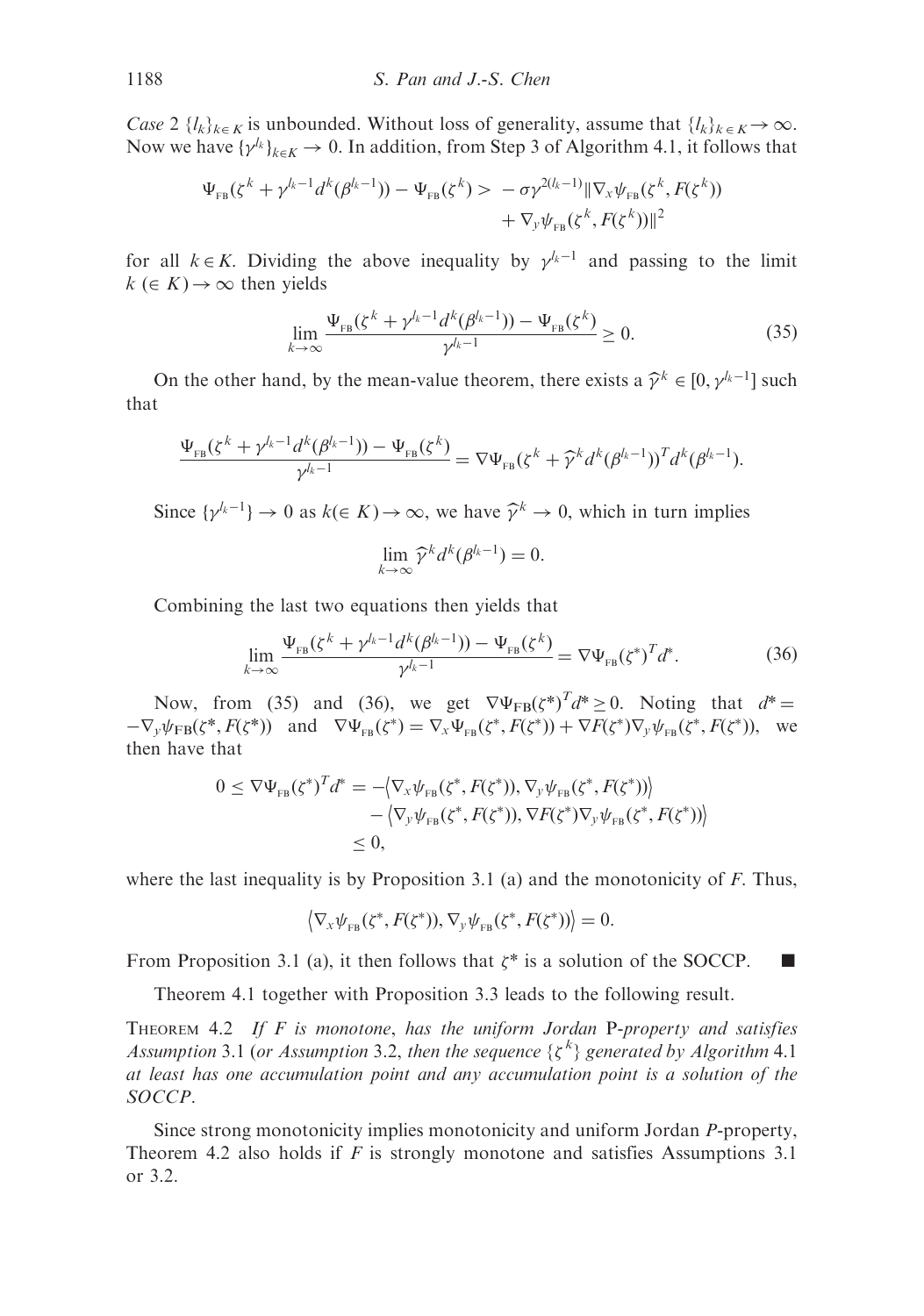## 5. Linear convergence rate

In this section, we show that the merit function value sequence  $\{\Psi_{FB}(\zeta^k)\}\$  generated by Algorithm 4.1 converges linearly to the solution of the SOCCP if  $F$  is strongly monotone by using similar analysis techniques to those of [23]. We still assume that  $\epsilon = 0$  in this section. The following technical lemma will be needed.

LEMMA 5.1 Let S be any given bounded set. Suppose that  $F$  is strongly monotone with modulus  $\mu < 0$ . Then, for any  $\zeta \in S$ , there exists an integer  $\overline{l} > 0$  such that for all  $l \geq \overline{l}$ ,

$$
\nabla \Psi_{FB}(\zeta)^T d(\zeta, \beta^l) \leq -\frac{\beta^l}{2} \|\nabla_x \psi_{FB}(\zeta, F(\zeta)) + \nabla_y \psi_{FB}(\zeta, F(\zeta))\|^2
$$

*Proof* Since  $\nabla$  F is continuous, there exists a constant  $\vartheta > 0$  such that

$$
\|\nabla F(\zeta)\| \le \vartheta \quad \text{for all } \zeta \in S. \tag{37}
$$

:

Now, from Equation (31) and Proposition 3.1 (a), it follows that

$$
\nabla \Psi_{FB}(\zeta)^T d(\zeta, \beta')
$$
  
\n
$$
\leq -\beta^l \|\nabla_x \psi_{FB}(\zeta, F(\zeta))\|^2 - \beta^l \langle \nabla_x \psi_{FB}(\zeta, F(\zeta)), \nabla F(\zeta) \nabla_y \psi_{FB}(\zeta, F(\zeta)) \rangle
$$
  
\n
$$
- (1 - \beta^l) \langle \nabla_y \psi_{FB}(\zeta, F(\zeta)), \nabla F(\zeta) \nabla_y \psi_{FB}(\zeta, F(\zeta)) \rangle
$$
  
\n
$$
\leq -\beta^l \|\nabla_x \psi_{FB}(\zeta, F(\zeta))\|^2 - (1 - \beta^l) \mu \|\nabla_y \psi_{FB}(\zeta, F(\zeta))\|^2
$$
  
\n
$$
+ \beta^l \vartheta \|\nabla_x \psi_{FB}(\zeta, F(\zeta))\| \|\nabla_y \psi_{FB}(\zeta, F(\zeta))\|
$$
  
\n
$$
= -\frac{1}{2} \beta^l \left( \|\nabla_x \psi_{FB}(\zeta, F(\zeta))\| + \|\nabla_y \psi_{FB}(\zeta, F(\zeta))\| \right)^2
$$
  
\n
$$
- \frac{1}{2} \beta^l \|\nabla_x \psi_{FB}(\zeta, F(\zeta))\|^2 - \frac{2(1 - \beta^l)\mu - \beta^l}{2} \|\nabla_y \psi_{FB}(\zeta, F(\zeta))\|^2
$$
  
\n
$$
+ \beta^l (\vartheta + 1) \|\nabla_x \psi_{FB}(\zeta, F(\zeta))\| \|\nabla_y \psi_{FB}(\zeta, F(\zeta))\| \quad \text{for all } \zeta \in S,
$$
 (38)

where the second inequality is by  $(37)$  and the strong monotonicity of F. If

$$
\beta^l \leq \frac{\mu}{2\mu+1},
$$

then the inequality (38) can be rewritten as

$$
\nabla \Psi_{\text{FB}}(\zeta)^{T} d(\zeta, \beta^{l})
$$
\n
$$
\leq -\frac{1}{2} \beta^{l} (\|\nabla_{x} \psi_{\text{FB}}(\zeta, F(\zeta))\| + \|\nabla_{y} \psi_{\text{FB}}(\zeta, F(\zeta))\|)^{2}
$$
\n
$$
- \left( \sqrt{\frac{\beta^{l}}{2}} \|\nabla_{x} \psi_{\text{FB}}(\zeta, F(\zeta))\| - \sqrt{\frac{2(1 - \beta^{l})\mu - \beta^{l}}{2}} \|\nabla_{y} \psi_{\text{FB}}(\zeta, F(\zeta))\| \right)^{2}
$$
\n
$$
+ \left( \beta^{l}(\vartheta + 1) - \sqrt{2\mu \beta^{l} - (2\mu + 1)\beta^{2l}} \right) \|\nabla_{x} \psi_{\text{FB}}(\zeta, F(\zeta))\| \|\nabla_{y} \psi_{\text{FB}}(\zeta, F(\zeta))\|.
$$
\n(39)

Suppose that  $\beta^l(\vartheta + 1) - \sqrt{2\mu\beta^l - (2\mu + 1)\beta^{2l}} \leq 0$ , i.e.

$$
\beta^l \leq \frac{2\mu}{(\vartheta + 1)^2 + (2\mu + 1)}.
$$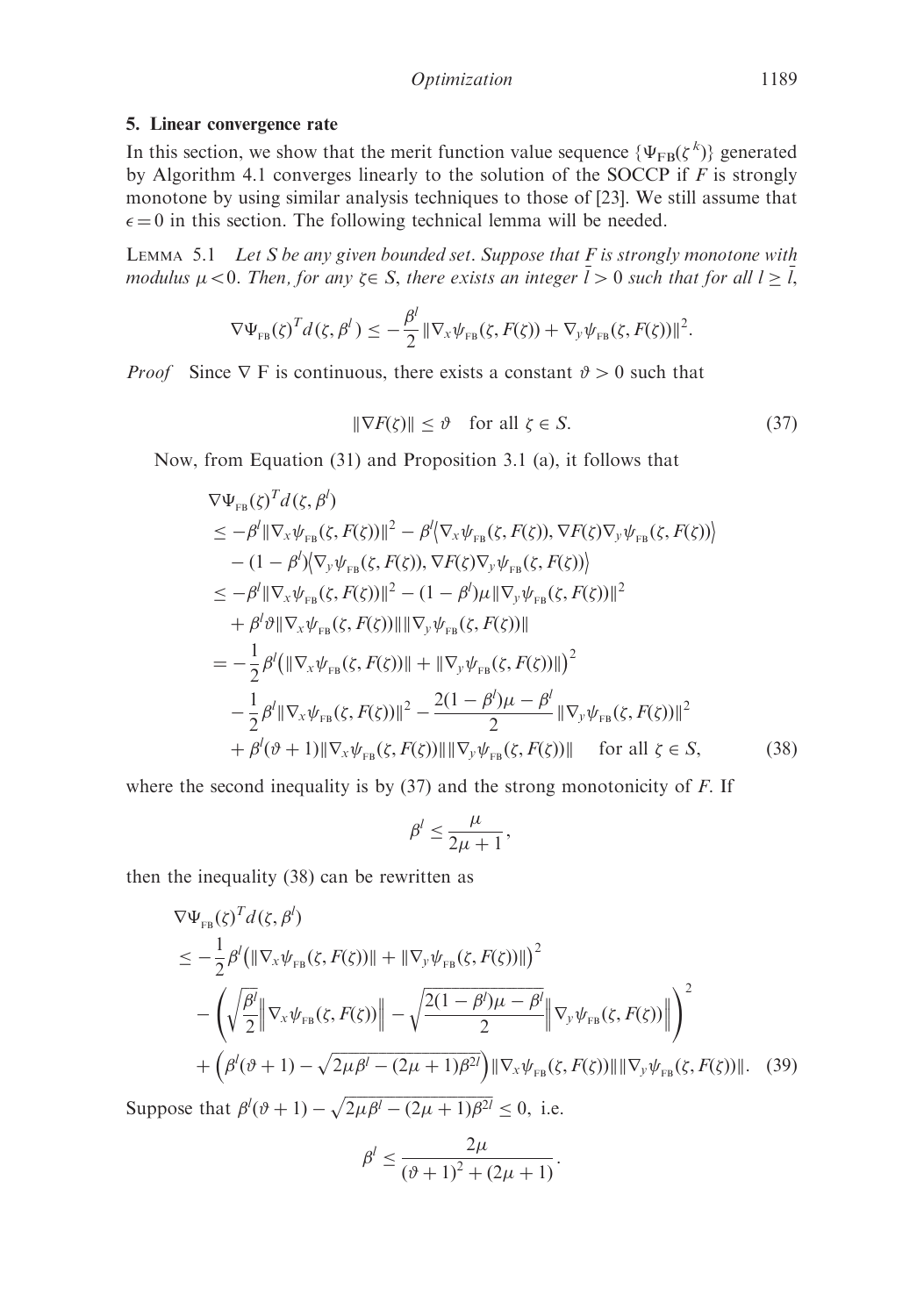Then, from Equation (39) and the Cauchy–Schwartz inequality, we obtain that

$$
\nabla \Psi_{\text{FB}}(\zeta)^T d(\zeta, \beta^l) \leq -\frac{1}{2} \beta^l \big( \| \nabla_x \psi_{\text{FB}}(\zeta, F(\zeta)) \| + \| \nabla_y \psi_{\text{FB}}(\zeta, F(\zeta)) \| \big)^2
$$
  

$$
\leq -\frac{1}{2} \beta^l \| \nabla_x \psi_{\text{FB}}(\zeta, F(\zeta)) + \nabla_y \psi_{\text{FB}}(\zeta, F(\zeta)) \|^2.
$$
 (40)

Summing up the above discussions, whenever

$$
\beta' \le \min\left\{\frac{2\mu}{2\mu + 1}, \frac{2\mu}{(\vartheta + 1)^2 + (2\mu + 1)}\right\} = \frac{2\mu}{(\vartheta + 1)^2 + (2\mu + 1)},
$$

or

$$
l \ge \bar{l} := \left\lceil \log_{\beta} \frac{2\mu}{(\vartheta + 1)^2 + (2\mu + 1)} \right\rceil,
$$
\n(41)

we have that (40) holds. Thus, the proof is completed.  $\blacksquare$ 

Let  $\zeta^0$  be any starting point of Algorithm 4.1. By Proposition 3.3, if F is strongly monotone and Assumption 3.1 (or Assumption 3.2) holds, then the level set

$$
\mathcal{L}(\Psi_{_{FB}},\Psi_{_{FB}}(\zeta^0)):=\big\{\zeta\in{\rm I\!R}^n\,\,|\,\,\Psi_{_{FB}}(\zeta)\leq\Psi_{_{FB}}(\zeta^0)\big\}
$$

is bounded. By the continuity of  $\nabla F$  and  $\nabla \psi_{FB}$ , it further follows that the quantity

$$
d_{\max} := \sup \{ ||d(\zeta, \beta)|| \mid \zeta \in \mathcal{L}(\Psi_{\text{FB}}, \Psi_{\text{FB}}(\zeta^0)) \}
$$

is finite for any  $\beta \in [0,1]$ . Consequently, the following set

$$
\mathcal{B}(\zeta^{0}) := \mathcal{L}(\Psi_{\text{FB}}, \Psi_{\text{FB}}(\zeta^{0})) + \left\{ d \in \mathbb{R}^{n} \mid ||d|| \leq d_{\text{max}} \right\}
$$

is also bounded. We are now ready to state and prove the linear convergence result.

THEOREM 5.1 Suppose that F is strongly monotone with modulus  $\mu > 0$  and satisfies Assumption 3.1 (or Assumption 3.2). Let  $\zeta^0 \in \mathbb{R}^n$  be the starting point of Algorithm 4.1. If  $\nabla F$  is Lipschitz continuous on the set  $\mathcal{B}(\zeta^0)$ , then the sequence  $\{\Psi_{FB}(\zeta^k)\}\)$  converges Q-linearly to zero.

*Proof* Since  $\nabla F(\cdot)$  is Lipschitz continuous on  $\mathcal{B}(\zeta^0)$  and F is continuous, by Proposition 3.1 (c) it is easily shown that  $\nabla \Psi_{FB}(\cdot)$  is Lipschitz continuous on this bounded set. In particular, there exists a positive constant  $L_1(n)$  dependent on *n* such that

$$
\|\nabla\Psi_{FB}(\zeta) - \nabla\Psi_{FB}(\xi)\| \le L_1(n)\|\zeta - \xi\| \quad \forall \zeta, \xi \in \mathcal{B}(\zeta^0). \tag{42}
$$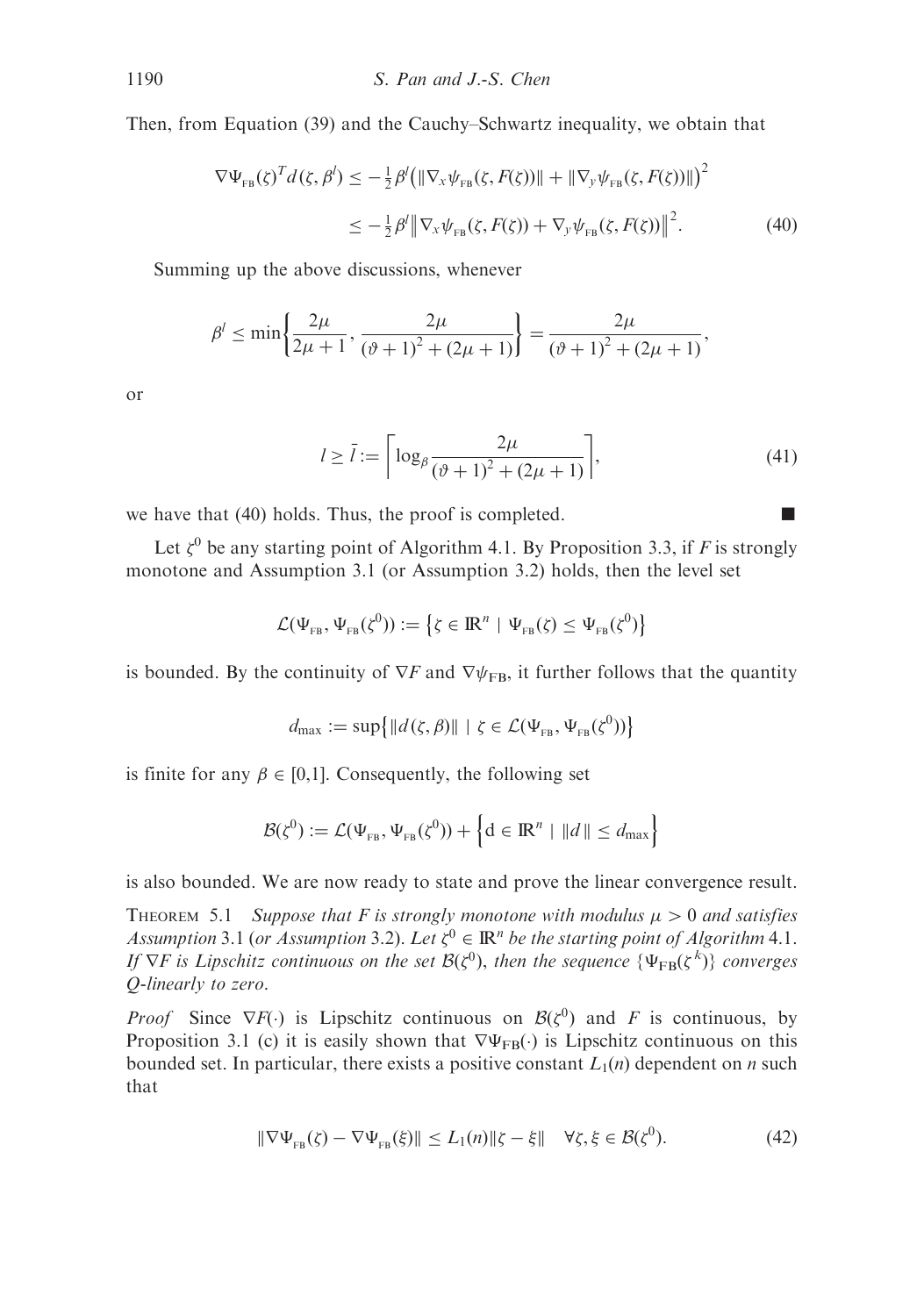Optimization 1191

From the construction of Algorithm 4.1, the sequence  $\{\Psi_{FB}(\zeta^k)\}\$ is non-increasing, and hence  $\{\zeta^k\} \subseteq \mathcal{L}(\Psi_{FB}, \Psi_{FB}(\zeta^0))$ . This implies that  $\zeta^k, \zeta^k + td(\zeta^k, \beta^l) \in \mathcal{B}(\zeta^0)$  for any  $t \in [0,1]$ . From the mean-value theorem, it follows that

$$
\Psi_{FB}(\zeta^{k} + td(\zeta^{k}, \beta^{l})) - \Psi_{FB}(\zeta^{k})
$$
\n
$$
= \int_{0}^{l} \nabla \Psi_{FB}(\zeta^{k} + sd(\zeta^{k}, \beta^{l}))^{T} d(\zeta^{k}, \beta^{l}) ds
$$
\n
$$
= t \nabla \Psi_{FB}(\zeta^{k})^{T} d(\zeta^{k}, \beta^{l})
$$
\n
$$
+ \int_{0}^{l} (\nabla \Psi_{FB}(\zeta^{k} + sd(\zeta^{k}, \beta^{l})) - \nabla \Psi_{FB}(\zeta^{k}))^{T} d(\zeta^{k}, \beta^{l}) ds
$$
\n
$$
\leq t \nabla \Psi_{FB}(\zeta^{k})^{T} d(\zeta^{k}, \beta^{l}) + L_{1}(n) \int_{0}^{l} s ||d(\zeta^{k}, \beta^{l})||^{2} ds
$$
\n
$$
= t \Big( \nabla \Psi_{FB}(\zeta^{k})^{T} d(\zeta^{k}, \beta^{l}) + \frac{1}{2} L_{1}(n) t ||d(\zeta^{k}, \beta^{l})||^{2} \Big), \tag{43}
$$

where the inequality is by the Cauchy–Schwartz inequality and (42). Note that

$$
||d(\zeta^{k}, \beta^{l})||^{2} = ||\beta^{l}\nabla_{x}\psi_{FB}(\zeta^{k}, F(\zeta^{k})) + (1 - \beta^{l})\nabla_{y}\psi_{FB}(\zeta^{k}, F(\zeta^{k}))||^{2}
$$
  
\n
$$
= \beta^{2l}||\nabla_{x}\psi_{FB}(\zeta^{k}, F(\zeta^{k}))||^{2} + (1 - \beta^{l})^{2}||\nabla_{y}\psi_{FB}(\zeta^{k}, F(\zeta^{k}))||^{2}
$$
  
\n
$$
+ 2\beta^{l}(1 - \beta^{l})\langle\nabla_{x}\psi_{FB}(\zeta^{k}, F(\zeta^{k})), \nabla_{y}\psi_{FB}(\zeta^{k}, F(\zeta^{k}))\rangle
$$
  
\n
$$
\leq ||\nabla_{x}\psi_{FB}(\zeta^{k}, F(\zeta^{k}))||^{2} + ||\nabla_{y}\psi_{FB}(\zeta^{k}, F(\zeta^{k}))||^{2}
$$
  
\n
$$
2\langle\nabla_{x}\psi_{FB}(\zeta^{k}, F(\zeta^{k})), \nabla_{y}\psi_{FB}(\zeta^{k}, F(\zeta^{k}))\rangle
$$
  
\n
$$
= ||\nabla_{x}\psi_{FB}(\zeta^{k}, F(\zeta^{k})) + \nabla_{y}\psi_{FB}(\zeta^{k}, F(\zeta^{k}))||^{2}, \tag{44}
$$

where the inequality is due to  $\beta^l \in (0,1]$  and Proposition 3.1 (a). Let  $\overline{l}$  be defined as in (41). Then, from equations (43) to (44) and Lemma 5.1, we have for all  $l \geq \overline{l}$ ,

$$
\Psi_{FB}(\zeta^{k} + \gamma^{l} d(\zeta^{k}, \beta^{l})) - \Psi_{FB}(\zeta^{k})
$$
\n
$$
\leq \gamma^{l} \left( -\frac{\beta^{l}}{2} + \frac{L_{1}(n)\gamma^{l}}{2} \right) \left\| \nabla_{x} \psi_{FB}(\zeta^{k}, F(\zeta^{k})) + \nabla_{y} \psi_{FB}(\zeta^{k}, F(\zeta^{k})) \right\|^{2}
$$
\n
$$
= -\frac{\gamma^{l}}{2} (\beta^{l} - L_{1}(n)\gamma^{l}) \left\| \nabla_{x} \psi_{FB}(\zeta^{k}, F(\zeta^{k})) + \nabla_{y} \psi_{FB}(\zeta^{k}, F(\zeta^{k})) \right\|^{2}.
$$
\n(45)

This implies that (32) is satisfied whenever  $-\frac{1}{2}\gamma^{l}(\beta^{l}-L_{1}(n)\gamma^{l}) \leq -\sigma(\gamma^{l})^{2}$  or

$$
\left(\frac{\gamma}{\beta}\right)^l \leq \frac{1}{2\sigma + L_1(n)}.
$$

Consequently, the condition in (32) is satisfied for all  $l \geq \hat{l}$ , where  $\hat{l}$  is defined as

$$
\hat{l} := \max\left\{\bar{l}, \left\lceil \log_{\frac{\beta}{\gamma}}(2\sigma + L_1(n)) \right\rceil \right\}.
$$
\n(46)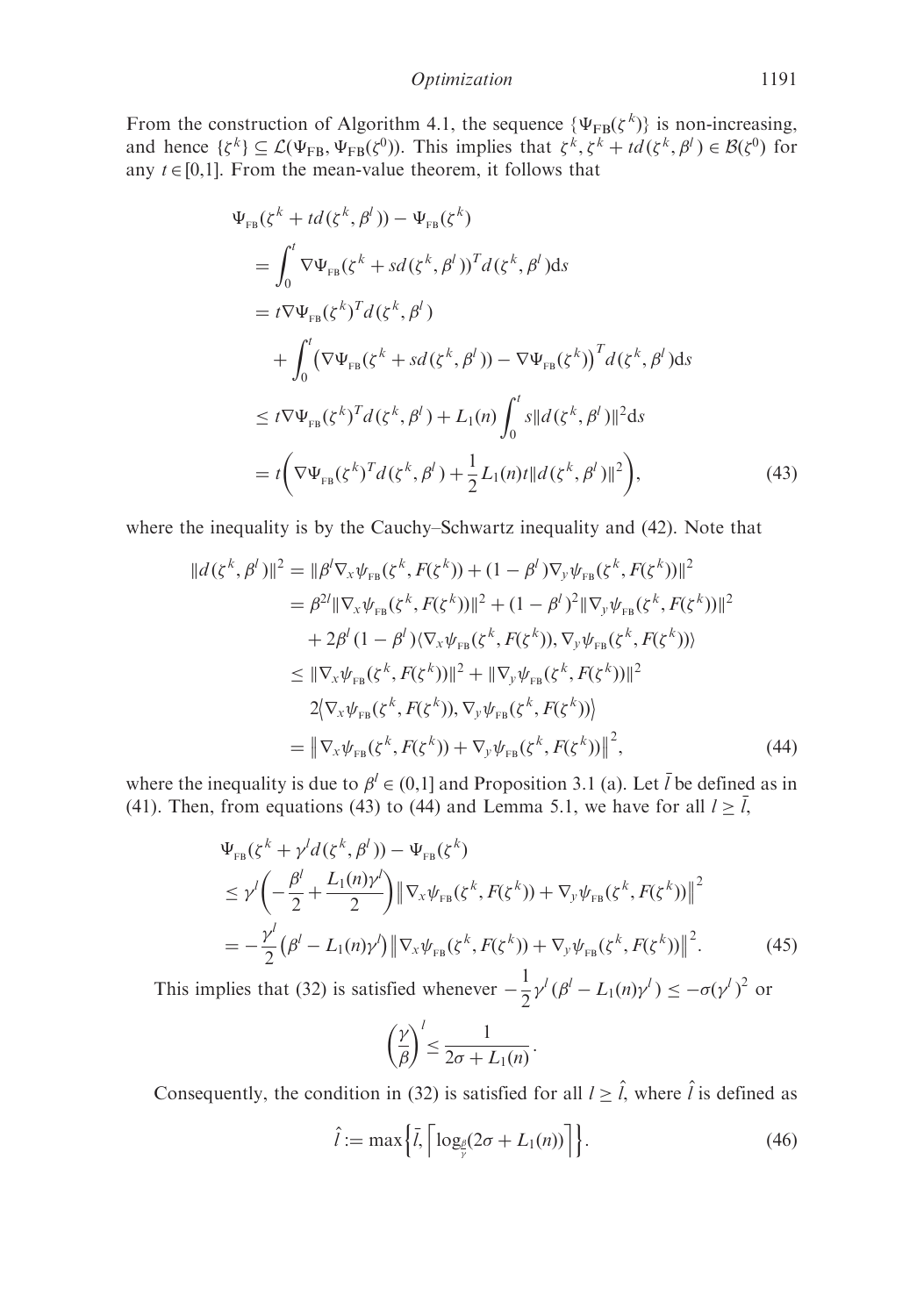Observing that  $\hat{l}$  does not depend on k, we have  $l_k \leq \hat{l}$  for all k since  $l_k$  is the smallest non-negative integer *l* satisfying  $(32)$ . From  $(32)$  and Proposition 3.2 (b), it follows that

$$
\Psi_{FB}(\zeta^{k+1}) - \Psi_{FB}(\zeta^{k}) \leq -\sigma \gamma^{2l_{k}} \left\| \nabla_{x} \psi_{FB}(\zeta^{k}, F(\zeta^{k})) + \nabla_{y} \psi_{FB}(\zeta^{k}, F(\zeta^{k})) \right\|^{2}
$$
\n
$$
\leq -\sigma \gamma^{2l} \left\| \nabla_{x} \psi_{FB}(\zeta^{k}, F(\zeta^{k})) + \nabla_{y} \psi_{FB}(\zeta^{k}, F(\zeta^{k})) \right\|^{2}
$$
\n
$$
\leq -\sigma \gamma^{2l} \frac{(3 - 2\sqrt{2})^{2n}}{(2^{n}c_{1}(n))^{2}} 2\Psi_{FB}(\zeta^{k}),
$$

where  $c_1(n)$  is the constant from Lemma 3.4. From this, we immediately obtain

$$
0 \leq \Psi_{\text{FB}}(\zeta^{k+1}) \leq \left[1 - \sigma \gamma^{2i} \frac{2(3 - 2\sqrt{2})^{2n}}{(2^n c_1(n))^2}\right] \Psi_{\text{FB}}(\zeta^k). \tag{47}
$$

Notice that  $\sigma \gamma^{2\hat{i}} \in (0, 1)$  and  $\sqrt{2}(3 - 2\sqrt{2})^n < 2^n c_1(n)$ , and consequently

$$
0 < 1 - \sigma \gamma^{2\hat{i}} \frac{2(3 - 2\sqrt{2})^{2n}}{\left(2^n c_1(n)\right)^2} < 1.
$$

Thus, (47) shows that the sequence  $\{\Psi_{FB}(\zeta^k)\}\)$  converges Q-linearly to zero.

# Remark 5.1

(a) From (47), we observe that the convergence rate of Algorithm 4.1 is related to the dimension *n* when  $K = K^n$ . By this, when K has the Cartesian structure as (2), it is not hard to verify that the convergence rate of Algorithm 4.1 depends on the value of

$$
\min_{1 \le i \le m} \left\{ \left( \frac{3 - 2\sqrt{2}}{2} \right)^{2n_i} \left( \frac{1}{c_1(n_i)} \right)^2 \right\},\,
$$

where  $c_1(n_i)$  is determined as in Lemma 3.4 and only related to  $n_i$ . This means that the convergence rate of Algorithm 4.1 depends on the structure of  $K$ .

(b) From (46) and (47), we know that for the same test problems, Algorithm 4.1 will have better rate of convergence results if  $\gamma$  is larger and the ratio of  $\beta/\gamma$  is smaller.

### 6. Numerical experiments

In this section, we apply Algorithm 4.1 for solving the SOCCP and compare its numerical performance with that of the limited Broyden-Fletcher-Goldfarb-Shanno (L-BFGS) method used by Chen and Tseng [5]. Since the corresponding test instances cannot be found in the literature, we consider the case where  $F(\zeta) = M\zeta + b$ with the matrix  $M \in \mathbb{R}^{n \times n}$  and  $b \in \mathbb{R}^n$  generated randomly.

In the experiments, the matrix  $M$  was generated by the following procedure: choose the positive semidefinite matrices  $M_i \in \mathbb{R}^{n_i \times n_i}$  for  $i = 1, 2, ..., m$ , and then let M be the block diagonal matrix with  $M_1, \ldots, M_m$  as block diagonals, i.e.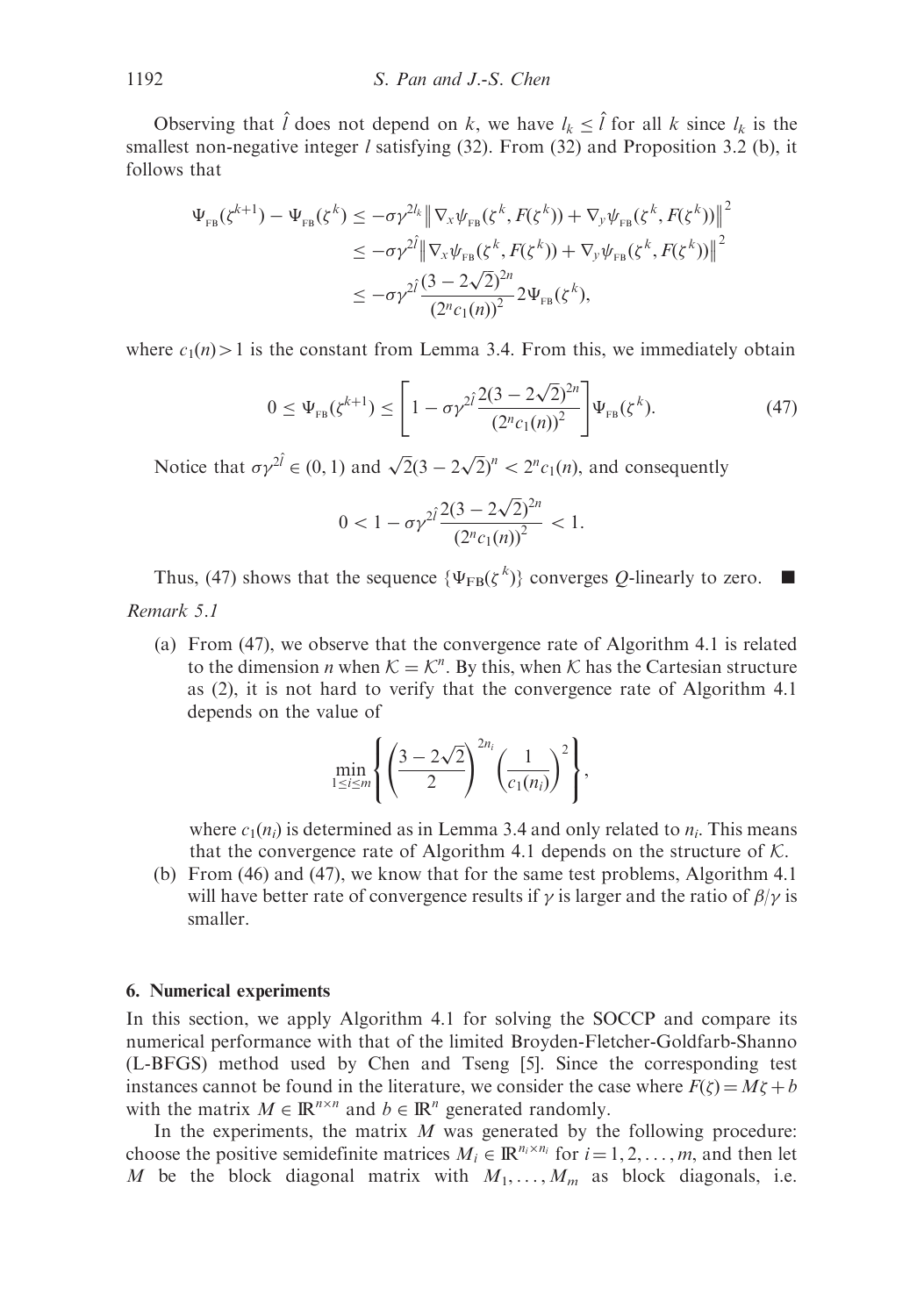$M = \text{diag}(M_1, \ldots, M_m)$ . The positive semidefinite matrix  $M_i$  for  $i = 1, 2, \ldots, m$  was set to be  $M_i = N_i N_i^T$ , where  $N_i \in \mathbb{R}^{n_i \times n_i}$  was a square matrix whose non-zero elements were chosen randomly from a normal distribution with mean  $-1$  and variance 4. We can verify that the matrix  $M$  generated by such way is positive semidefinite, and furthermore, it cannot be positive definite by controlling the non-zero density of  $N_i$ such that every block matrix  $M_i$  has at least zero eigenvalues. During the tests, the non-zero density of  $N_i$  for  $i = 1, 2, ..., m$  was chosen as 1%. This means that the corresponding  $F$  is monotone but does not necessarily have the uniform Jordan P-property. The vector b was obtained by letting  $b = -Mw$ , where  $w = (w_1, \ldots, w_m) \in \mathcal{K}$  with  $w_i \in \mathcal{K}^{n_i}$  generated in the following way: let the elements of  $w_i$  be chosen randomly from a normal distribution with mean  $-1$  and variance 4, and then set  $w_{i1} = ||w_{i2}||$  where  $w_{i1}$  is the first element of  $w_i$  and  $w_{i2}$  is a vector composed of the rest  $n_i-1$  components of  $w_i$ . In this way, the affine SOCCP was guaranteed to have a solution  $\zeta^* = w$ . To construct SOCs of various types, we chose  $n_i$  and m such that  $n_1 = n_2 = \cdots = n_m$ . All experiments were done with a PC of 2.8 GHz CPU and 512MB memory. The computer codes were all written in Matlab 6.5.

We first used Algorithm 4.1 with  $\beta = 0.9$ ,  $\gamma = 0.8$  and  $\beta = 0.9$ ,  $\gamma = 0.1$ , respectively, to solve a test problem generated as above with  $n = 1000$  and  $m=100$ . The parameters  $\epsilon$  and  $\sigma$  in Algorithm 4.1 were chosen as:  $\epsilon = 10^{-8}$  and  $\sigma = 10^{-4}$ . The starting point  $\zeta^0$  is set to be  $(\bar{\zeta}^{n_i}, \ldots, \bar{\zeta}^{n_m})$ , where  $\bar{\zeta}^{n_i} = (10, \omega_i/||\omega_i||)$ for  $i = 1, 2, ..., m$  with  $\omega_i \in \mathbb{R}^{n_i-1}$  generated randomly by Matlab's rand.m. The Figures 1 and 2 below plot the corresponding convergence of  $\{\Psi_{FB}(\zeta^k)\}\$  versus the iteration number. From the two figures, when  $\beta = 0.9$  and  $\gamma = 0.8$ ,  $\Psi_{FB}(\zeta^k)$  has a faster decrease once its value is less than  $10^{-2}$ . This implies that Algorithm 4.1 with a



Figure 1. Convergence behaviour of  $\{\Psi_{FB}(\zeta^k)\}\$  with  $\beta = 0.9$  and  $\gamma = 0.8$ .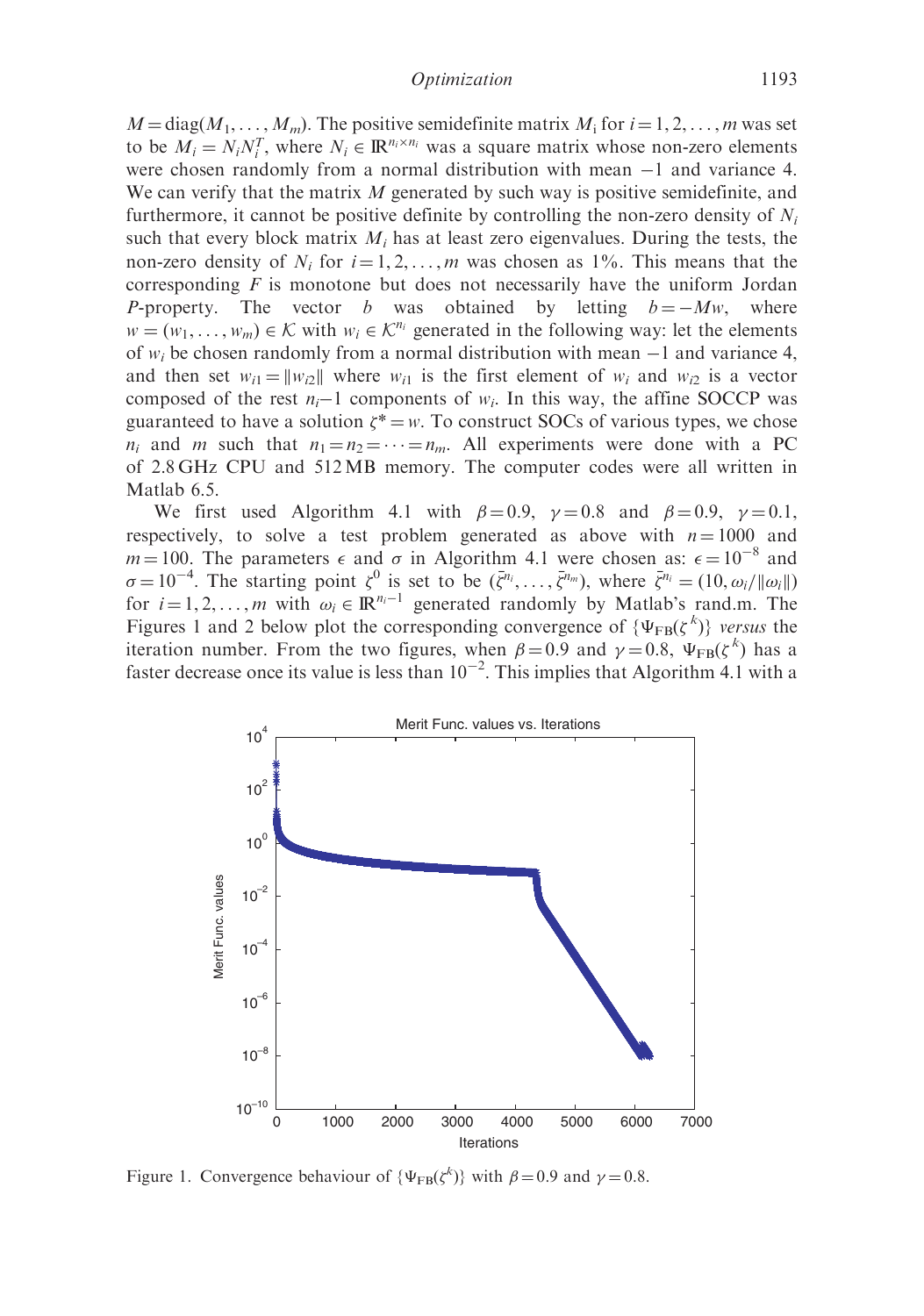

Figure 2. Convergence behavior of  $\{\Psi_{FB}(\zeta^k)\}\$  with  $\beta = 0.9$  and  $\gamma = 0.1$ .

larger  $\gamma$  and a smaller ratio  $\beta/\gamma$  indeed has a better rate of convergence, which coincides with the analysis in Remark 5.1 (b).

To test how the performance of Algorithm 4.1 varies with the structure of  $K$ , we used Algorithm 4.1 to solve two groups of test problems generated as above with  $n = 1000$  and  $m = 100$  and  $m = 20$ , respectively, and compared its numerical performance with that of the L-BFGS method used by Chen and Tseng [5]. The parameters in Algorithm 4.1 were set as:

$$
\epsilon = 10^{-8}, \ \beta = 0.5, \ \gamma = 0.4, \ \delta = 10^{-4}.
$$

We started Algorithm 4.1 from the initial point  $\zeta^0 = (\bar{\zeta}^{n_i}, \dots, \bar{\zeta}^{n_m})$ , where  $\bar{\zeta}^{n_i} = (10, \frac{\omega_i}{\|\omega_i\|})$  for  $i = 1, 2, ..., m$  with  $\omega_i \in \mathbb{R}^{n_i-1}$  generated randomly by Matlab's rand.m. The two methods were terminated whenever  $\Psi_{FB}(\zeta^k) \leq \epsilon$  or the number of iteration is over  $10^5$ .

The numerical results were summarized in Tables 1 and 2, in which  $\Psi_{FB}(\zeta^*)$ denotes the merit function value at the final iteration, NF indicates the number of function evaluations of  $\psi_{\text{FB}}$ , Iter reports the number of iteration required in order to satisfy the termination condition, Gap means the value of  $|\zeta^T \overline{F}(\zeta)|$  at the final iteration and Time denotes the CPU time in second for solving each problem. From Tables 1 and 2, we see that Algorithm 4.1 and the L-BFGS method in [5] require fewer function evaluations and iterations for those problems with  $m = 100$ , and moreover the L-BFGS method has better numerical performance, but for those problems with  $m = 20$ , Algorithm 4.1 is superior to the L-BFGS method in terms of the number of iterations and the CPU time. We also find that the matrix  $M$  in those problems with  $m = 20$  has more non-zero entries and fewer zero eigenvalues.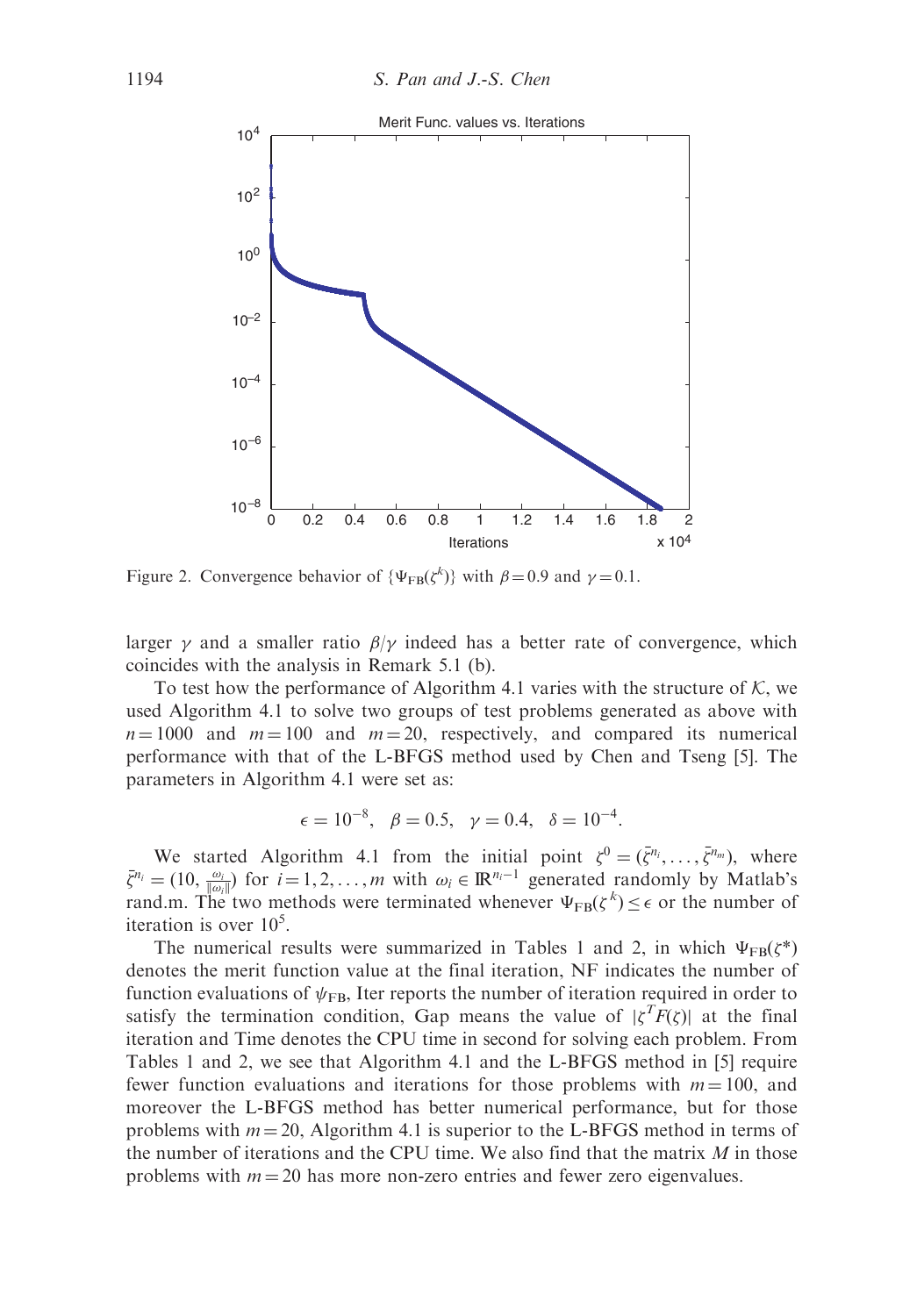|                |                           | Algorithm 4.1 |       |             |       |                             | L-BFGS Method |      |             |       |  |
|----------------|---------------------------|---------------|-------|-------------|-------|-----------------------------|---------------|------|-------------|-------|--|
| Problem        | $\Psi_{\text{FB}}(\zeta)$ | <b>NF</b>     | Iter  | Gap         | Time  | $\Psi_{\text{FB}}(\zeta^*)$ | <b>NF</b>     | Iter | Gap         | Time  |  |
|                | $9.98e - 9$               | 5744          | 5031  | $3.79e - 4$ | 123.9 | $9.27e - 9$                 | 256           | 246  | $9.80e - 4$ | 8.23  |  |
| $\overline{2}$ | $9.88e - 9$               | 6897          | 5788  | $4.76e - 4$ | 145.8 | $9.12e - 9$                 | 232           | 197  | $1.59e - 4$ | 7.00  |  |
| 3              | $9.96e - 9$               | 9068          | 6687  | $2.19e - 4$ | 184.4 | $9.50e-9$                   | 397           | 385  | $2.41e-4$   | 12.71 |  |
| 4              | $9.86e - 9$               | 6359          | 5310  | $3.09e - 4$ | 137.9 | $9.95e-9$                   | 636           | 615  | $1.64e - 4$ | 19.89 |  |
| 5              | $9.57e - 9$               | 6637          | 5812  | $3.97e - 4$ | 145.8 | $9.97e - 9$                 | 452           | 380  | $3.81e-4$   | 13.40 |  |
| 6              | $9.99e - 9$               | 19195         | 11143 | $1.64e - 4$ | 359.1 | $9.54e-9$                   | 745           | 730  | $2.62e-4$   | 25.02 |  |
| 7              | $9.99e - 9$               | 23359         | 9283  | $1.72e - 4$ | 405.2 | $9.54e-9$                   | 1192          | 1157 | $8.97e - 5$ | 37.64 |  |
| 8              | $9.77e - 9$               | 4443          | 4033  | $3.04e-4$   | 97.93 | $9.94e-9$                   | 205           | 194  | $9.94e - 5$ | 6.59  |  |
| 9              | $9.82e - 9$               | 5809          | 5162  | $5.07e - 4$ | 126.9 | $9.61e-9$                   | 191           | 159  | $1.44e - 4$ | 5.50  |  |
| 10             | $9.99e - 9$               | 11448         | 7517  | $5.32e - 5$ | 226.1 | $7.89e - 9$                 | 1069          | 999  | $1.47e - 4$ | 32.98 |  |

Table 1. Numerical results for the affine monotone SOCCPs with 100 SOCs.

Table 2. Numerical results for the affine monotone  $\text{SOCCP}_\text{s}$  with  $m = 20$  SOCs.

|                            | Algorithm 4.1 |       |             |                                 |  | L-BFGS Method                                                            |       |       |                                     |       |
|----------------------------|---------------|-------|-------------|---------------------------------|--|--------------------------------------------------------------------------|-------|-------|-------------------------------------|-------|
| Problem $\Psi_{FB}(\zeta)$ |               | NF    | Iter        | Gap                             |  | Time $\Psi_{FB}(\zeta^*)$                                                | NF    | Iter  | Gap                                 | Time  |
|                            | $9.99e - 9$   |       |             | 85240 25457 3.19e-4             |  | $840.7$ 9.99e-9                                                          | 48339 | 48291 | $3.22e-4$                           | 990.5 |
| 2                          | $9.99e - 9$   |       |             |                                 |  | 216544 50741 2.23e-4 2073.4 1.40e-6 100160                               |       |       | 100000 2.78e - 3 2088.1             |       |
| 3                          | $9.99e - 9$   |       | 67285 20743 | $4.99e - 4$                     |  | $667.4$ 9.99e-9                                                          | 97133 |       | 97044 4.35e 4 2038.8                |       |
| 4                          | $9.99e - 9$   |       |             | 91968 21835 3.49e <sup>-4</sup> |  | 884.9 9.99e-9                                                            | 43620 |       | 43538 2.07e-4                       | 858.6 |
| 5                          | $9.99e - 9$   |       |             |                                 |  | 196049 53584 2.51e 4 1913.7 1.26e 6 100071                               |       |       | $100000 \quad 1.63e-3 \quad 2067.1$ |       |
| 6                          | $9.99e - 9$   |       |             |                                 |  | 205716 59262 3.21e-4 2024.1 7.61e-7 100089                               |       |       | $100000$ $2.73e-3$ $2039.6$         |       |
|                            |               |       |             |                                 |  | 9.99e-9 127062 33457 3.42e-4 1254.7 7.07e-7 100072 100000 3.53e-3 2085.8 |       |       |                                     |       |
| 8                          | $9.99e - 9$   |       |             |                                 |  | 123650 36698 4.10e-4 1238.5 1.16e-6 100051                               |       |       | $100000 \quad 4.09e-3 \quad 2031.8$ |       |
| 9                          | $9.99e - 9$   | 59916 | 18344       |                                 |  | $1.19e-4$ 578.7 2.37e-8 100088                                           |       |       | 100000 3.91e - 5 1973.5             |       |
| 10                         |               |       |             |                                 |  | 9.99e-9 233878 64759 3.13e-4 2347.3 1.53e-6 100082 100000 3.99e-3 2071.3 |       |       |                                     |       |

# 7. Conclusions

We have extended the derivative-free descent method in [23] to solve the SOCCP, based on the FB unconstrained minimization reformulation (7) and the descent direction given by a convex combination of negative partial gradients  $-\nabla_x \psi_{FB}$  and  $-\nabla_y \psi_{FB}$ . We showed that for the strongly monotone case, the sequence  $\{\psi_{FB}(\zeta^k)\}$ generated converges globally to zero at a linear rate, and analysed that the rate of convergence depends on the structure of  $K$ . Numerical comparisons indicated that the derivative-free descent algorithm is comparable to that of the limited BFGS method used by Chen and Tseng [5] for some affine SOCCPs.

We want to point out that the arguments and the convergence results in Sections 4 and 5 are parallel to those for the NCP discussed in [23], but our analysis relies on the important properties of the gradient of  $\Psi_{FB}$ , instead of the growth relation between the FB merit function and the natural residual merit function. We did not establish the result that  $\Psi_{FB}$  provides a global error bound for the SOCCP. This is possible to achieve for some other merit functions, but is always hard to obtain for  $\Psi_{FB}$ . Nonetheless, from Theorem 5.1, if the function  $\Psi_{FB}$  is able to provide a global error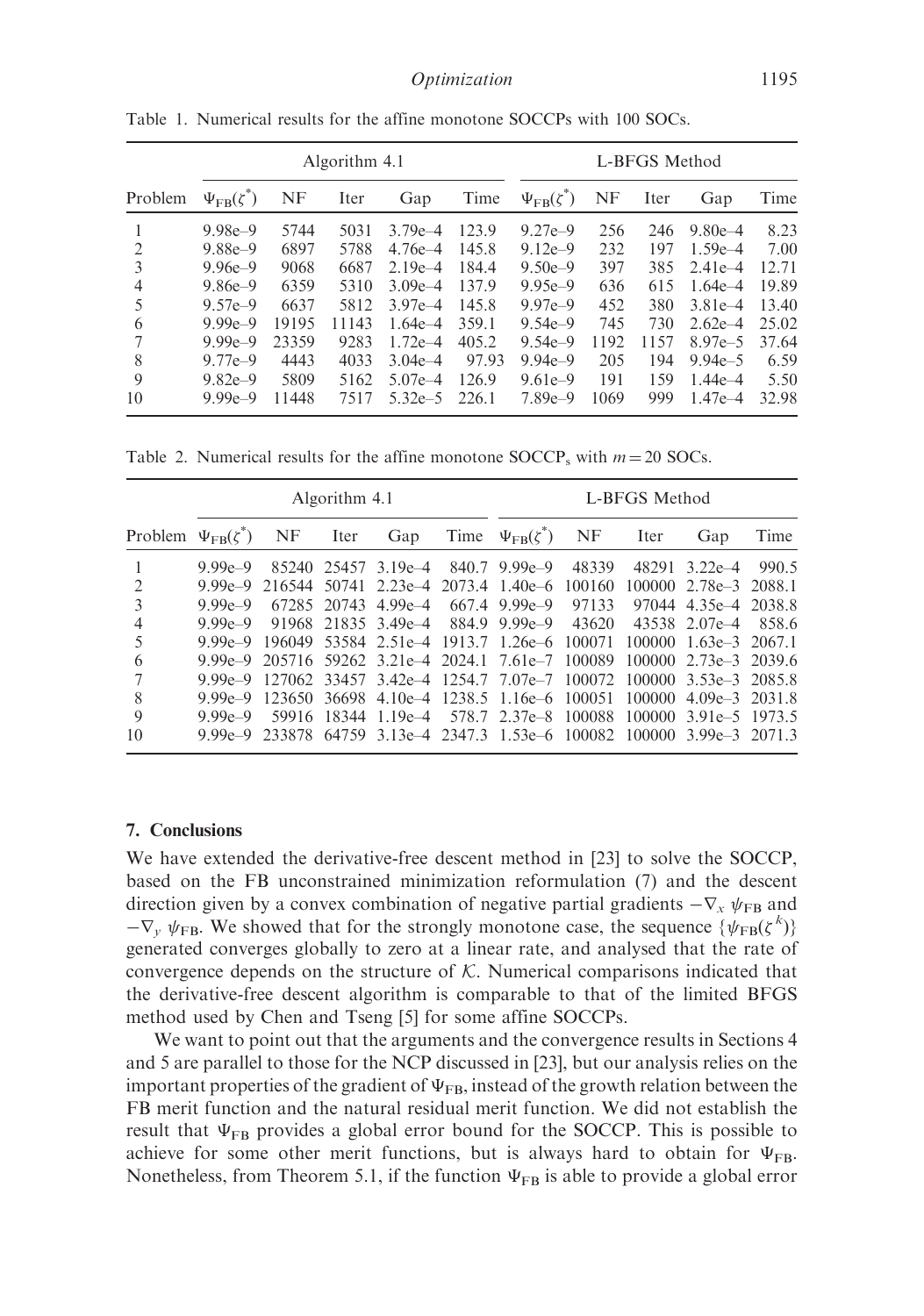bound for the solution of the SOCCP under the strong monotonicity of  $F$ , then we can expect that the sequence  $\{\zeta^k\}$  itself will converge R-linearly to the unique solution of the SOCCP. Such an issue deserves further investigation in the future.

In addition, in view of Proposition 3.1 (a)–(b), it is not difficult to obtain the global convergence of the proposed derivative-free method for the case where  $F$  is non-smooth by using the similar arguments as in [9] for the NCP. However, unlike the NCP case, if  $\psi_{FR}$  is replaced by the penalized FB merit function  $\psi_{\lambda}(x, y) =$  $\frac{1}{2} \|\lambda \phi_{FB}(x, y) - (1 - \lambda)(x)_{+} \circ (y)_{+} \|^{2}$ , where  $\lambda \in (0, 1)$  is a fixed parameter and  $(x)_{+}$ means the Euclidean projection onto  $K$ , we cannot expect Algorithm 4.1 and the corresponding convergence results since  $\psi_{\lambda}$  is not continuously differentiable everywhere.

### Acknowledgements

The authors would like to thank one of anonymous referees for his helpful suggestions on the revision of this article. The author's work is partially supported by National Science Council of Taiwan.

### **References**

- [1] F. Alizadeh and D. Goldfarb, Second-order cone programming, Math. Program. 95 (2003), pp. 3–51.
- [2] J.-S. Chen, Alternative proofs for some results of vector-valued functions associated with second-order cone, J. Nonlinear Convex Anal. 6 (2005), pp. 297–325.
- [3] J.-S. Chen and S.-H. Pan, A derivative-free descent method for the second-order cone complementarity problem, J. Comput. Appl. Mathematics 64 (2008), pp. 495–519.
- [4] J.-S. Chen, D. Sun, and J. Sun, The  $SC<sup>1</sup>$  property of the squared norm of the SOC Fischer– Burmeister function, Oper. Res. Lett. 36 (2008), pp. 385–392.
- [5] J.-S. Chen and P. Tseng, An unconstrained smooth minimization reformulation of the second-order cone complementarity problem, Math. Program. 104 (2005), pp. 293–327.
- [6] X.-D. Chen, D. Sun, and J. Sun, Complementarity functions and numerical experiments for second-order cone complementarity problems, Comput. Optimiz. Appl. 25 (2003), pp. 39–56.
- [7] F. Facchinei and J. Soares, A new merit function for nonlinear complementarity problem and a related algorithm, SIAM J. Optimiz. 7 (1997), pp. 225–247.
- [8] J. Faraut and A. Korányi, Analysis on Symmetric Cones, Oxford Mathematical Monographs, Oxford University Press, New York, 1994.
- [9] A. Fischer, V. Jeyakumar, and D.T. Luc, Solution point characterizations and convergence analysis of a descent algorithm for nonsmooth continuous complementarity problems, J. Optimiz. Theory Appl. 110 (2001), pp. 493–513.
- [10] M. Fukushima, Z.-Q. Luo, and P. Tseng, Smoothing functions for second-order cone complementarity problems, SIAM J. Optimiz. 12 (2002), pp. 436–460.
- [11] C. Geiger and C. Kanzow, *On the resolution of monotone complementarity problems*, Comput. Optimiz. Appl. 5 (1996), pp. 155–173.
- [12] S. Hayashi, N. Yamashita, and M. Fukushima, A combined smoothing and regularization method for monotone second-order cone complementarity problems, SIAM J. Optimiz. 15 (2005), pp. 593–615.
- [13] R.A. Horn and C.R. Johnson, *Matrix Analysis*, Cambridge University Press, Cambridge, 1986.